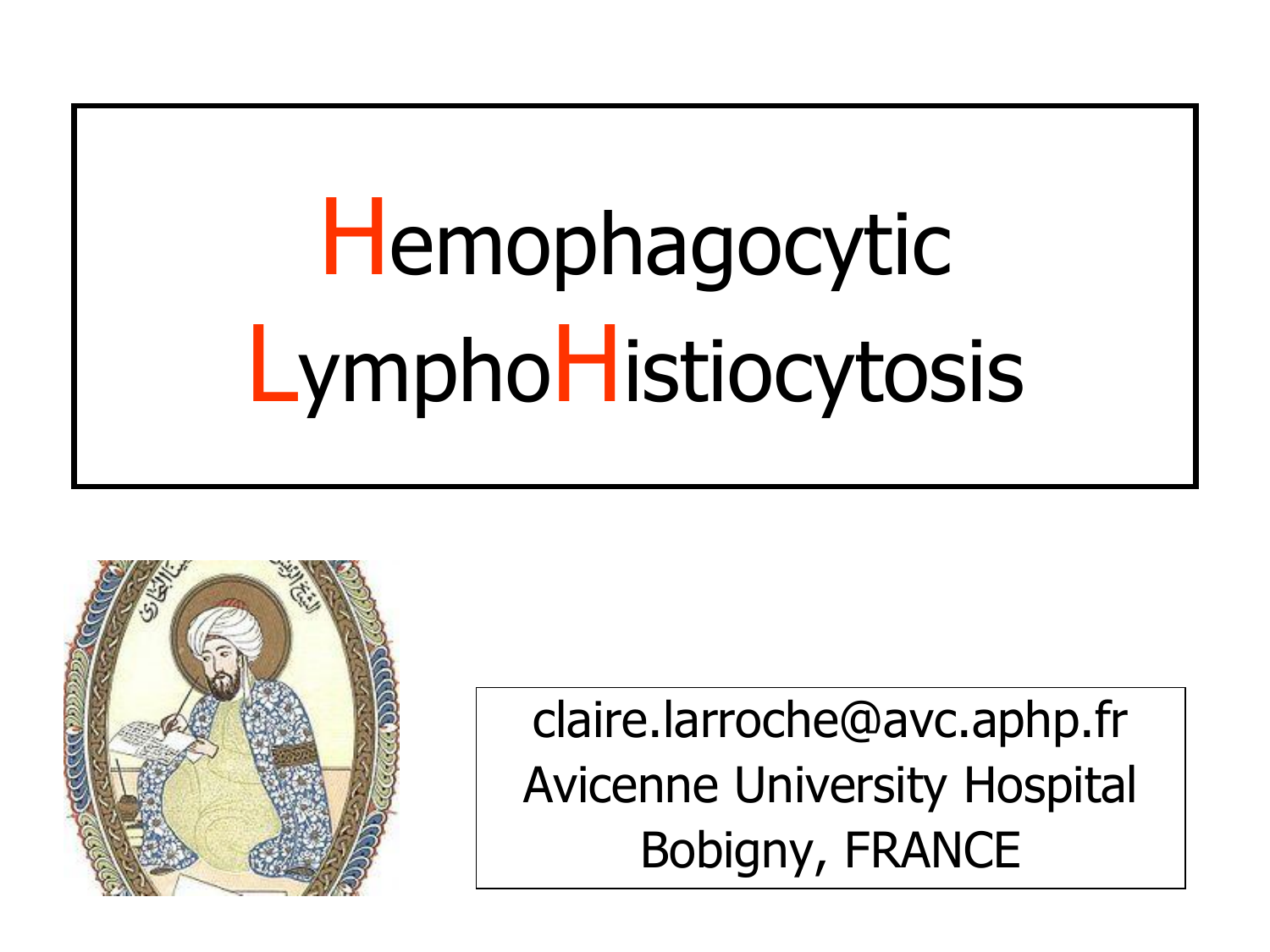#### **Histiocytic Disorders: Recent Insights** into Pathophysiology and Practical Guidelines

Alexandra Filipovich,<sup>1</sup> Kenneth McClain,<sup>2</sup> Alexei Grom<sup>1</sup>

#### Table 1. Classification of Histiocytic Disorders

Benign disorders of varying biologic behavior

a. Dendritic cell related

Langerhans cell histiocytosis

Juvenile xanthogranuloma and related disorders including:

- Frdheim-Chester disease
- Solitary histiocytomas with juvenile xanthogranuloma phenotype
- Secondary dendritic cell disorders
- b. Monocyte/macrophage related Hemophagocytic lymphohistiocytosis Familial and sporadic

Secondary hemophagocytic syndromes:

- Infection associated
- Malignancy associated
- Autoimmune associated (MAS)
- Other

Sinus histiocytosis with massive lymphadenopathy (Rosai-Dorfman disease) Solitary histiocytoma of macrophage phenotype

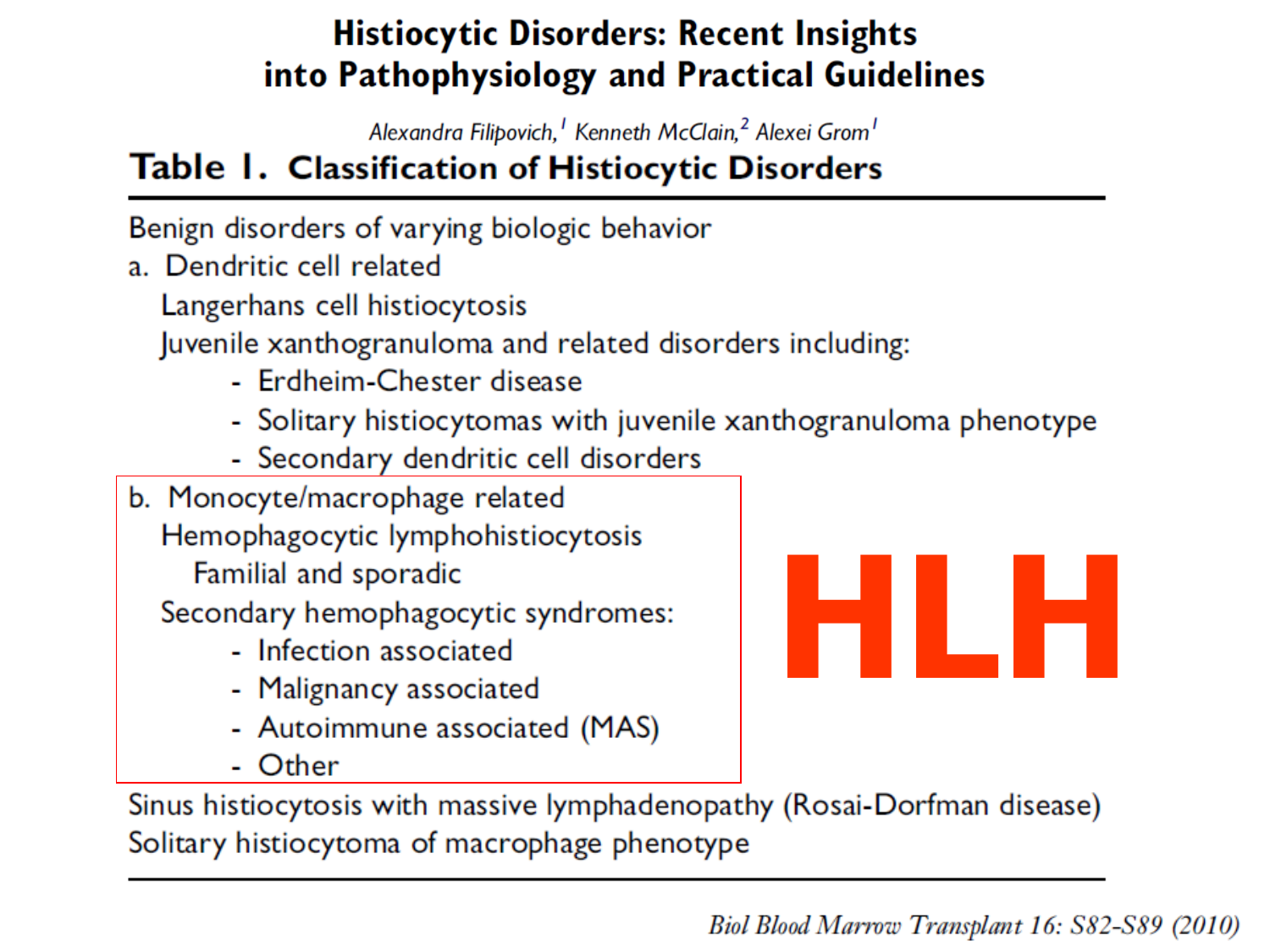Primary immunodeficiency diseases: an update on the classification from the International Union of Immunological Societies Expert Committee for Primary Immunodeficiency **Genetic HLH**

#### **Table 4 Diseases of immune dysregulation**

| <b>Disease</b>                                 | Gene | Inheritance | <b>Associated</b> |  |
|------------------------------------------------|------|-------------|-------------------|--|
|                                                |      |             | features          |  |
| 2. Familial hemophagocytic lymphohistiocytosis |      |             |                   |  |

#### **(FHL) syndromes**

| $FHL-1$ | unknown        | <b>AR</b> | HLH is the                           |
|---------|----------------|-----------|--------------------------------------|
| $FHL-2$ | PRF 1          | <b>AR</b> | primary and<br>only<br>manifestation |
| $FHL-3$ | <b>UNC 13D</b> | <b>AR</b> |                                      |
| FHL-4   | <b>STX 11</b>  | <b>AR</b> |                                      |
| FHL-5   | <b>STX BP2</b> | <b>AR</b> |                                      |

Al-Herz W, Bousfiha A, Casanova JL et al. Front Immunol 2011;2:54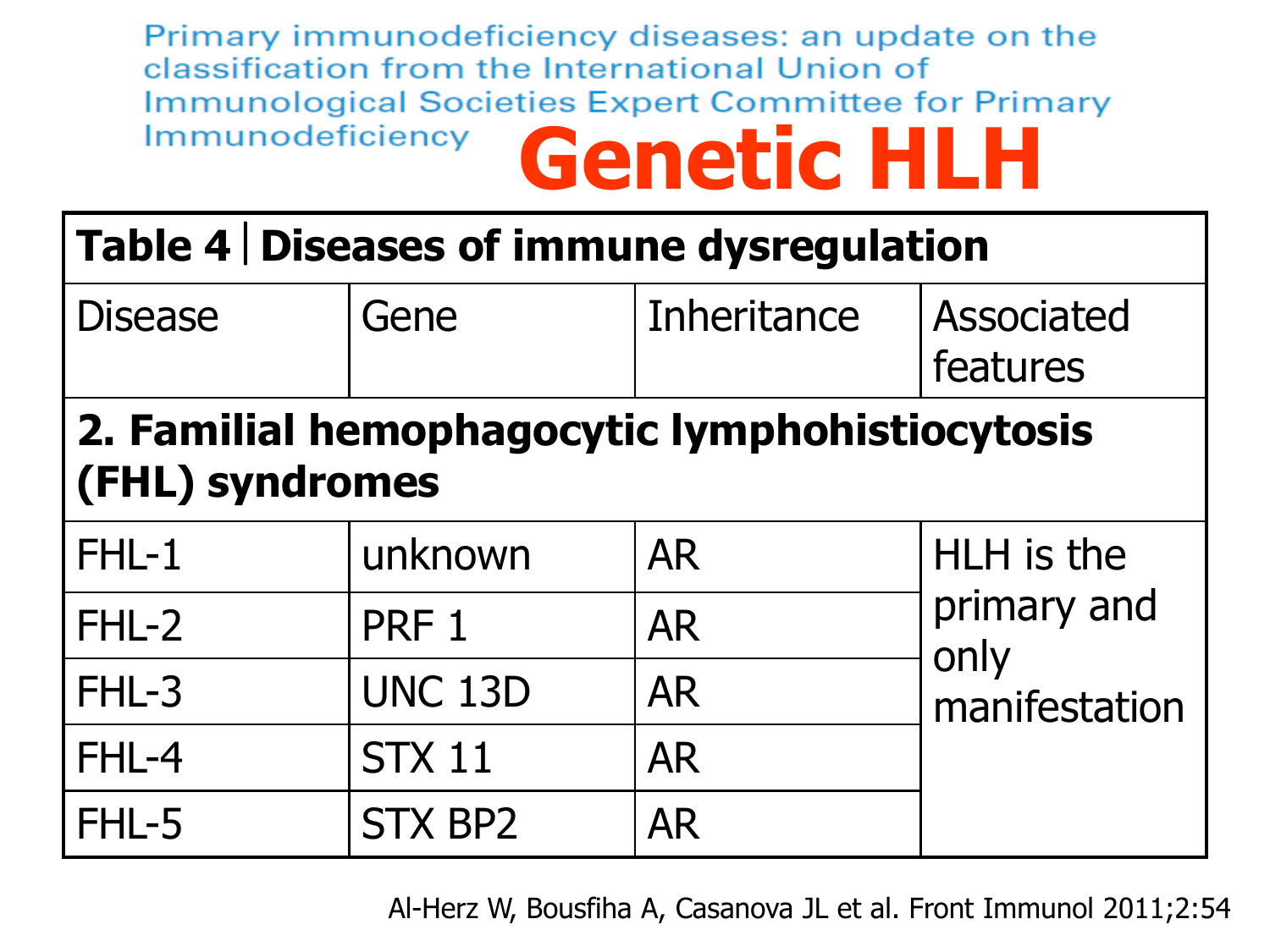| Table 4   Diseases of immune dysregulation |                |           |                              |  |  |  |
|--------------------------------------------|----------------|-----------|------------------------------|--|--|--|
| 1. Immunodeficiency with hypopigmentation  |                |           |                              |  |  |  |
| Chediak-Higashi<br>syndrome                | <b>LYST</b>    | <b>AR</b> | HLH in the<br>accelerated    |  |  |  |
| Griscelli<br>syndrome type2                | <b>RAB 27A</b> | <b>AR</b> | phases                       |  |  |  |
| Hermansky-<br>Pudlak<br>syndrome type2     | AP3B1          | <b>AR</b> |                              |  |  |  |
| 3. Lymphoproliferative syndromes           |                |           |                              |  |  |  |
| $XLP-1$                                    | SH2D1A, SAP    | XL        | HLH trigged by               |  |  |  |
| $XLP-2$                                    | XIAP, BIRC4    | <b>XL</b> | <b>EBV</b>                   |  |  |  |
| Table 1   Combined immunodeficiencies      |                |           |                              |  |  |  |
| 20. ITK<br>deficiency                      | <b>ITK</b>     | <b>AR</b> | HLH trigged by<br><b>EBV</b> |  |  |  |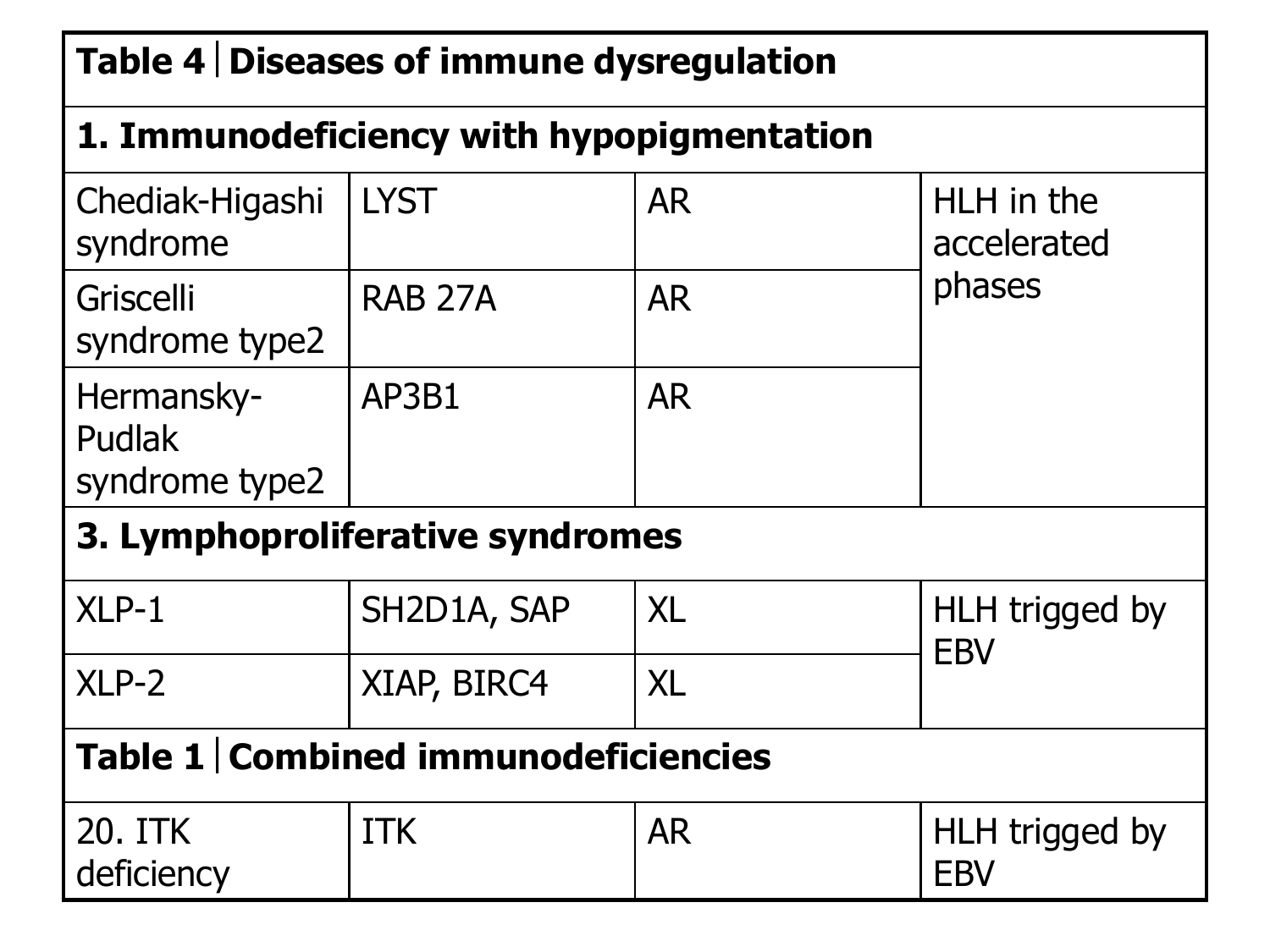## **Acquired HLH :**

Infectious agents

Autoinflammatory and autoimmune diseases (macrophage activation syndrome MAS)

Malignant diseases

Immune suppression (drugs), hematopoietic stem cell and organ transplantation, AIDS

Janka GE. Annu Rev Med. 2012;63:233-46.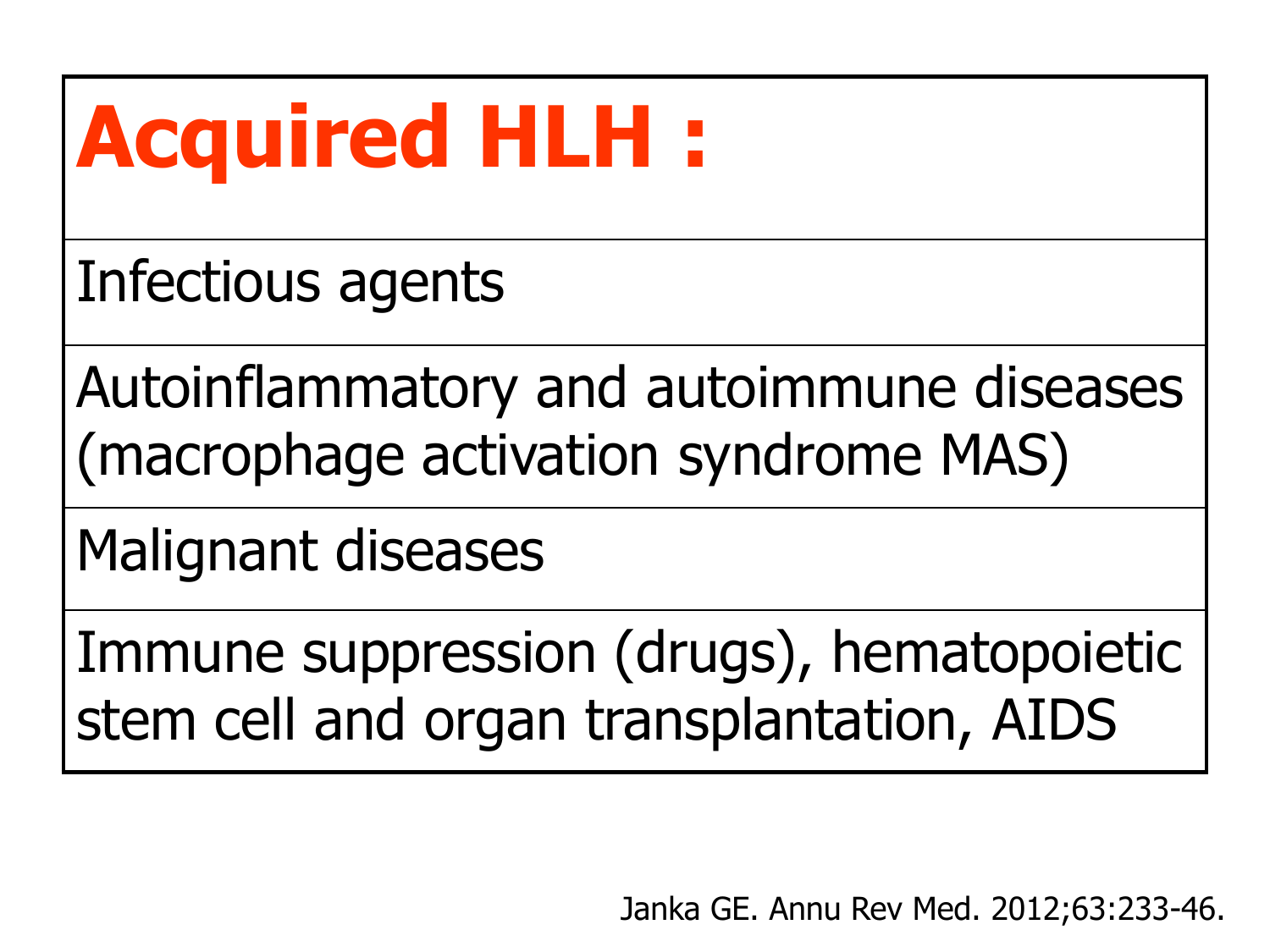#### **Genetic HLH may present during Adulthood**

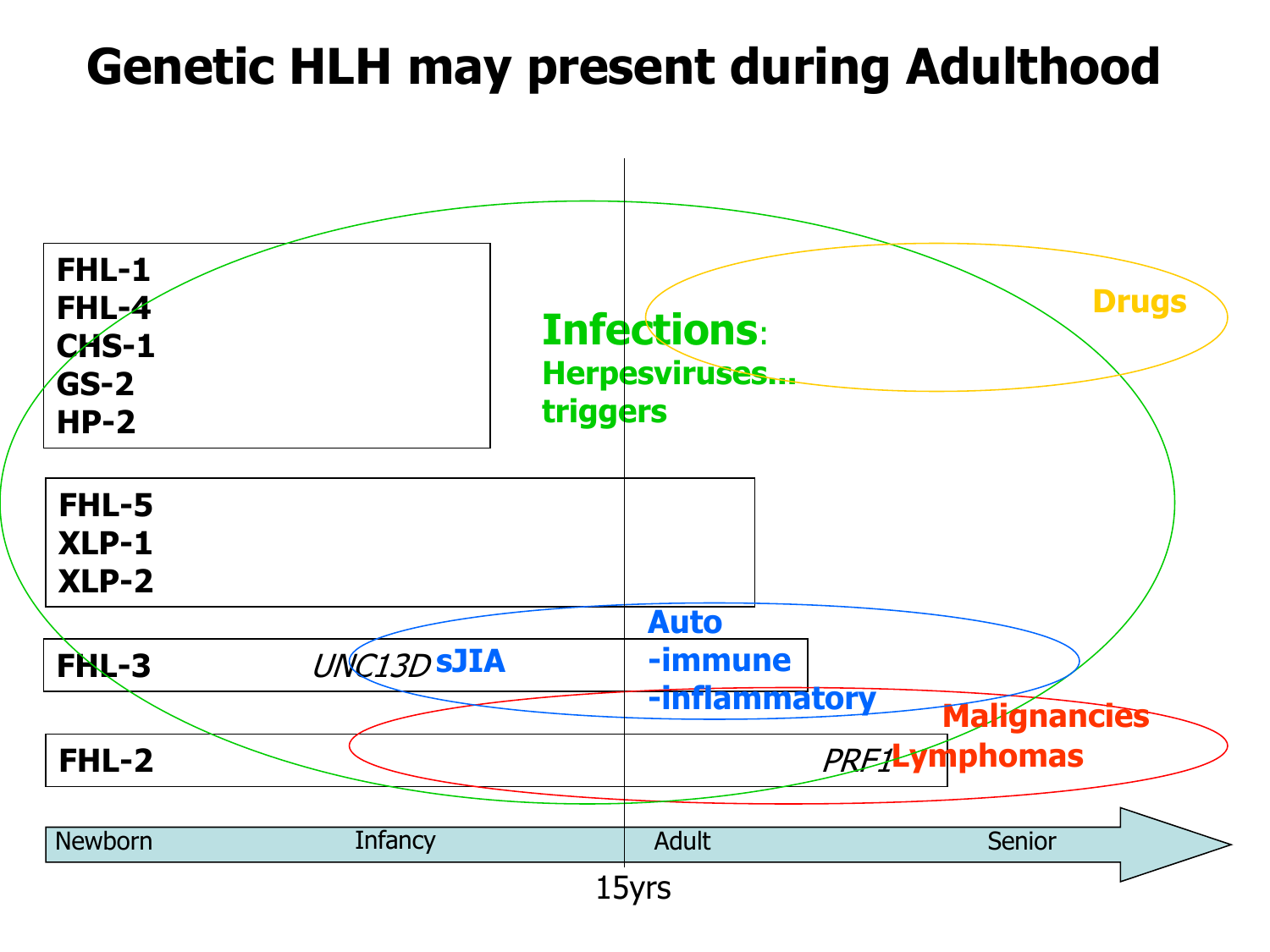## HLH: definition

- HLH is:
	- a rare life-threatening disease
	- **a syndromic disorder** defined by a unique pattern of clinical findings
- HLH is characterized by:
	- **severe hyper-inflammation** (cytokines)
	- –**multiorgan infiltration and damage** (lymphocyte and macrophage proliferation)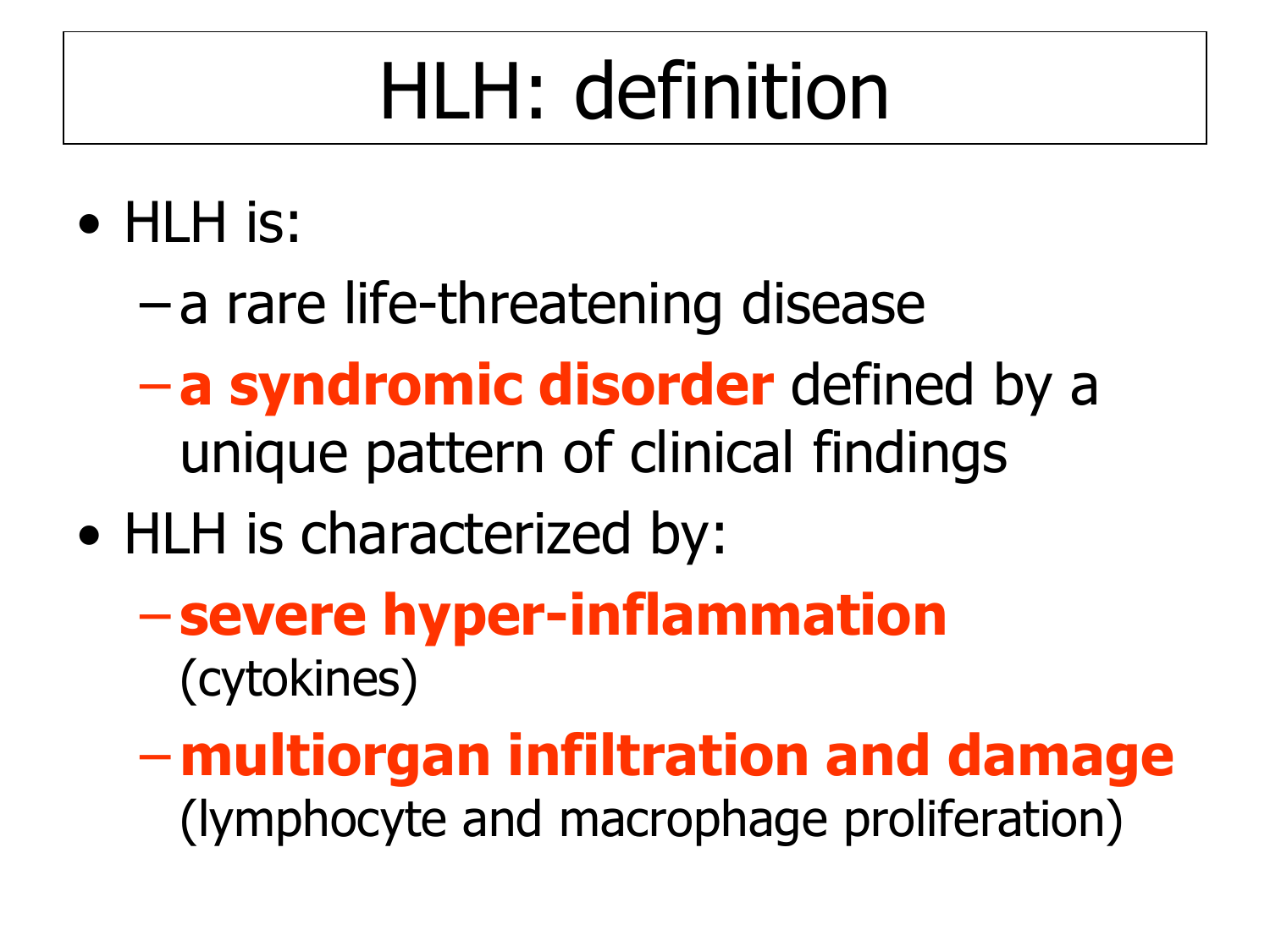

**Cardinal symptoms: prolonged fever, HSM, cytopenias**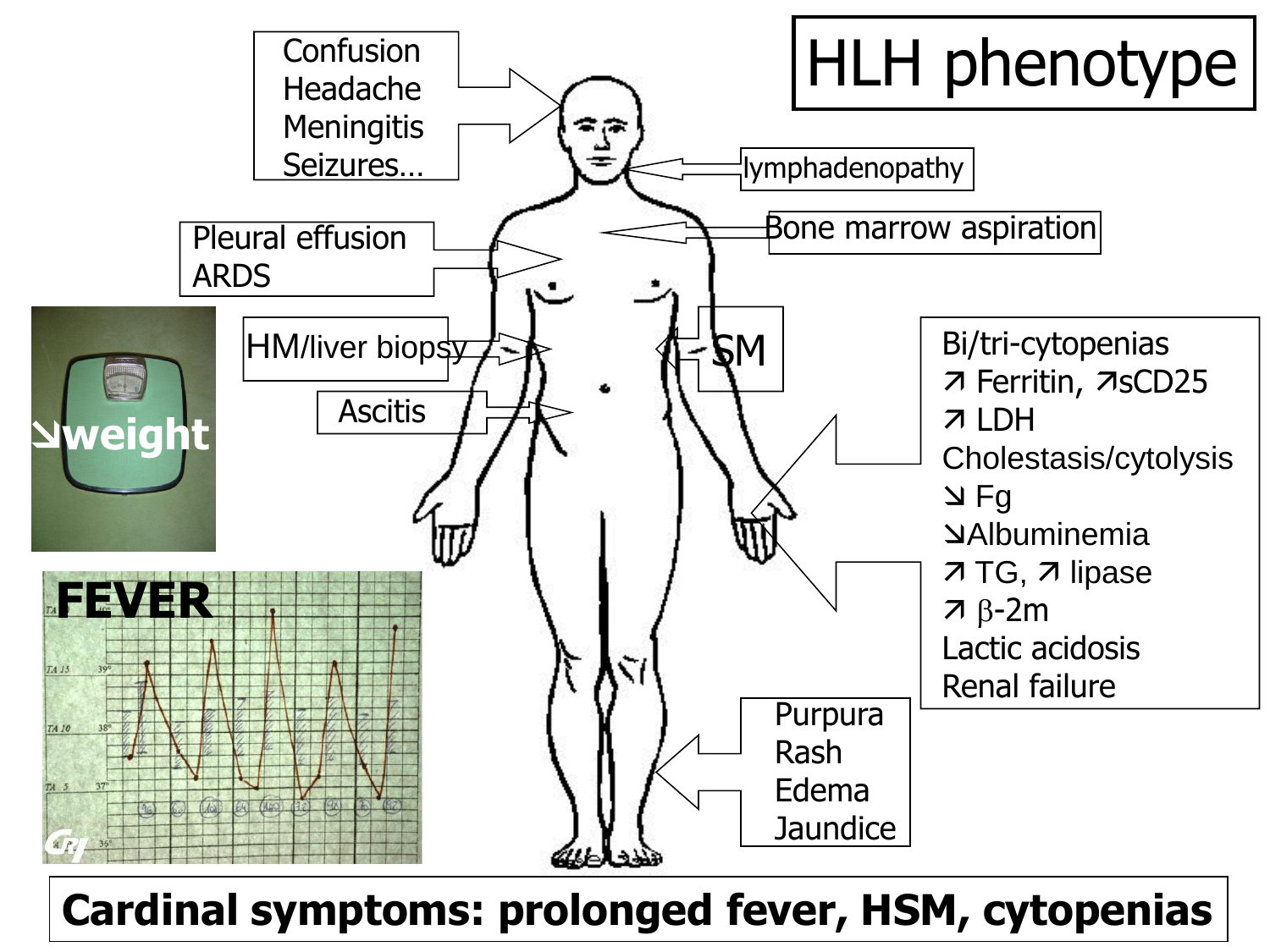## Histology: hemophagocytosis



**LIVER: Küpffer cells with** 

**erythrophagocytosis BONE MARROW: macrophages with hemophagocytosis (CD68)**

**Hemophagocytosis is initially absent in half patients Hemophagocytosis per se is not diagnostic of HLH**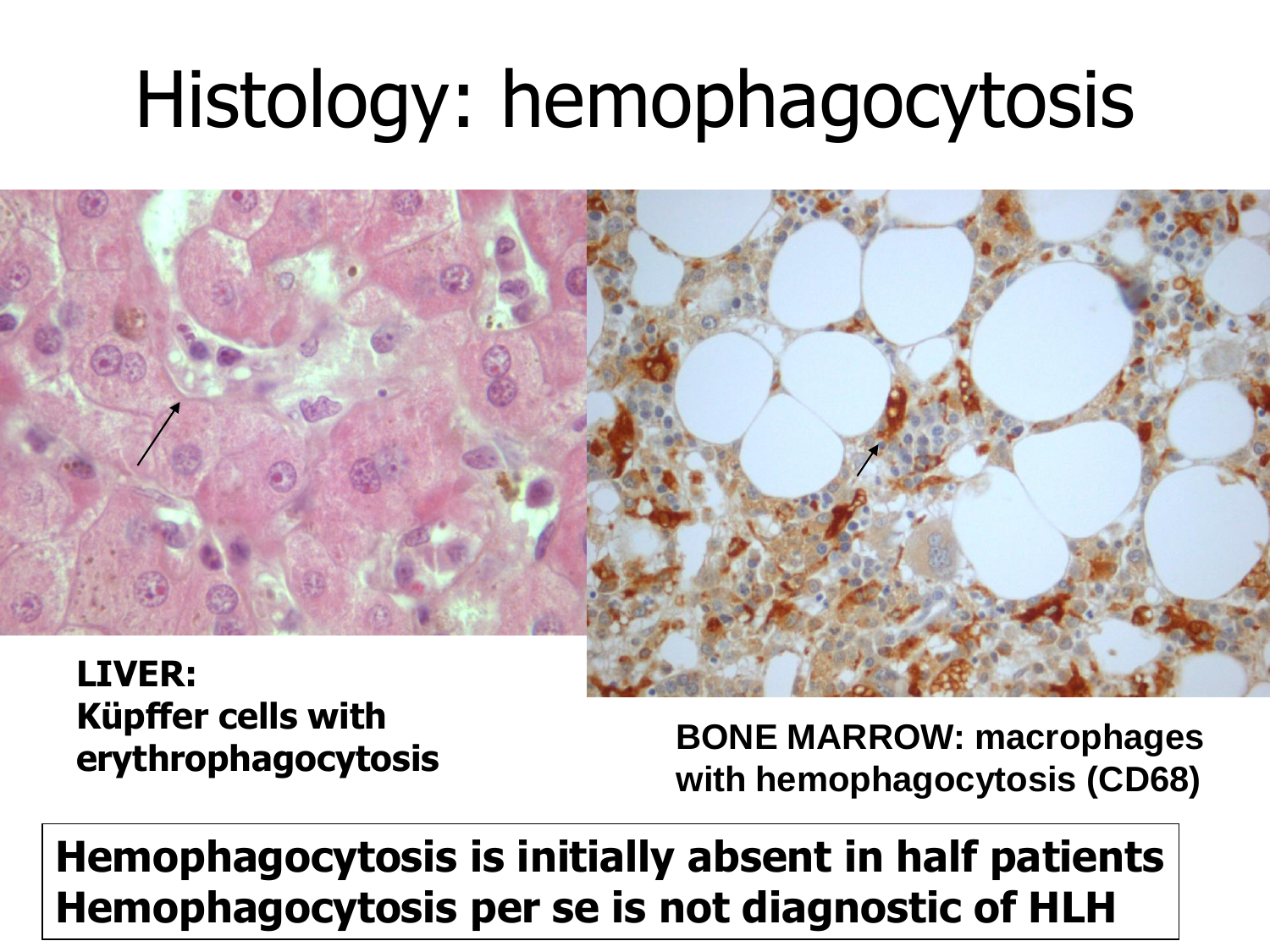#### **Histiocyte Society guidelines**

#### Table 1. Diagnostic criteria for HLH used in the HLH-2004 trial\*

The diagnosis of HLH<sup>+</sup> may be established:

A. Molecular diagnosis consistent with HLH: pathologic mutations of PRF1, UNC13D, Munc18-2, Rab27a, STX11, SH2D1A, or BIRC4

or

- B. Five of the 8 criteria listed below are fulfilled:
	- 1. Fever  $\geq$  38.5°C
	- 2. Splenomegaly
	- 3. Cytopenias (affecting at least 2 of 3 lineages in the peripheral blood)

Hemoglobin  $<$  9 g/dL (in infants  $<$  4 weeks: hemoglobin  $<$  10 g/dL)

Platelets  $< 100 \times 10<sup>3</sup>/mL$ 

Neutrophils  $<$  1  $\times$  10<sup>3</sup>/mL

4. Hypertriglyceridemia (fasting, > 265 mg/dL) and/or hypofibrinogenemia

 $(< 150$  mg/dL)

- 5. Hemophagocytosis in bone marrow, spleen, lymph nodes, or liver
- 6. Low or absent NK-cell activity
- 7. Ferritin  $>$  500 ng/mL $\ddagger$
- 8. Elevated sCD25 ( $\alpha$ -chain of sIL-2 receptor)§

**Established** no pediatric cohortes

Not included liver, CNS involvement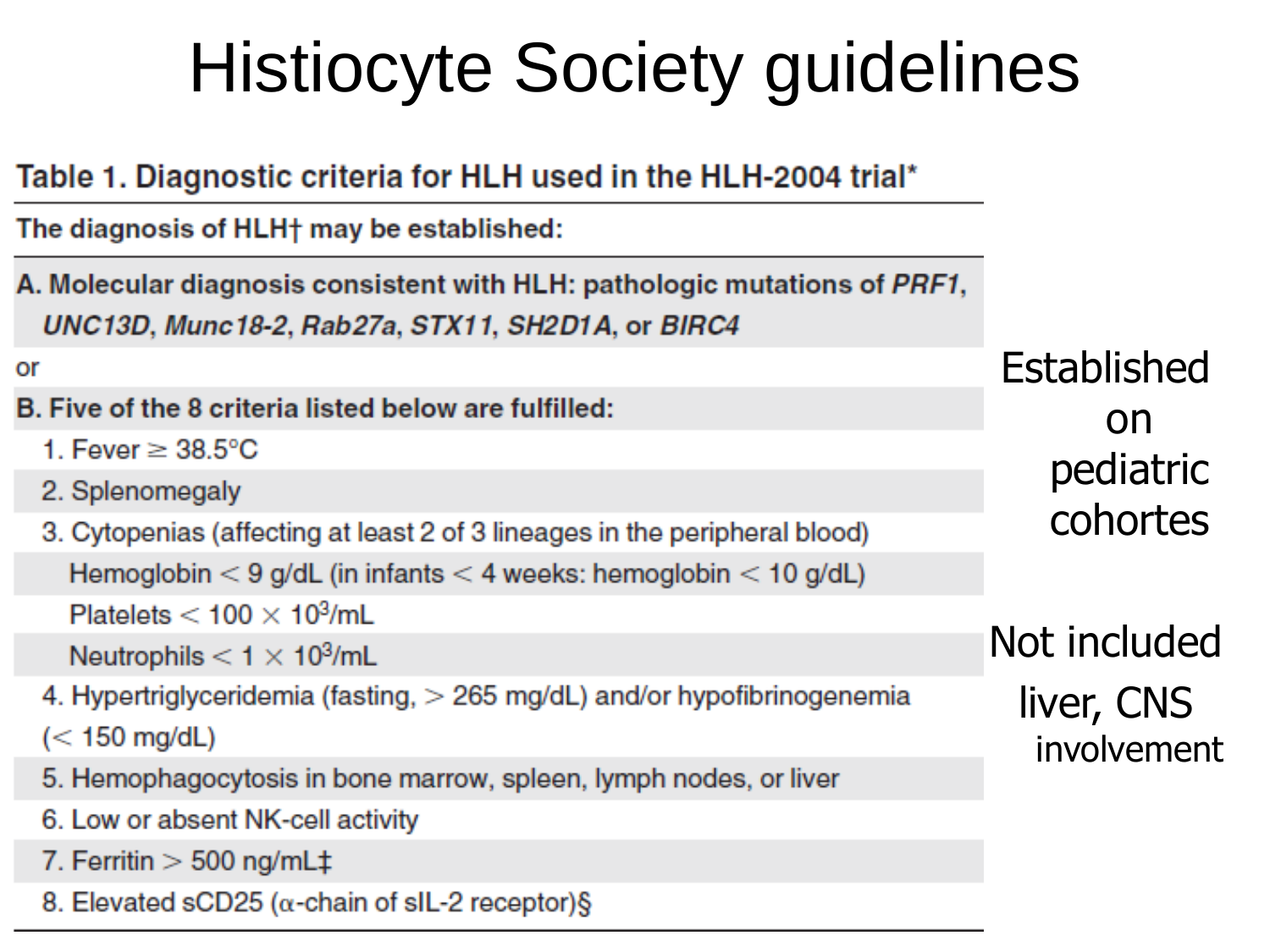What issues should arouse suspicion of HLH ?

- The **magnitude** of the symptoms: long-lasting fever, marked hepatosplenomegaly, and low blood counts, high ferritin, low fibrinogen
- The **progression** of the symptoms with time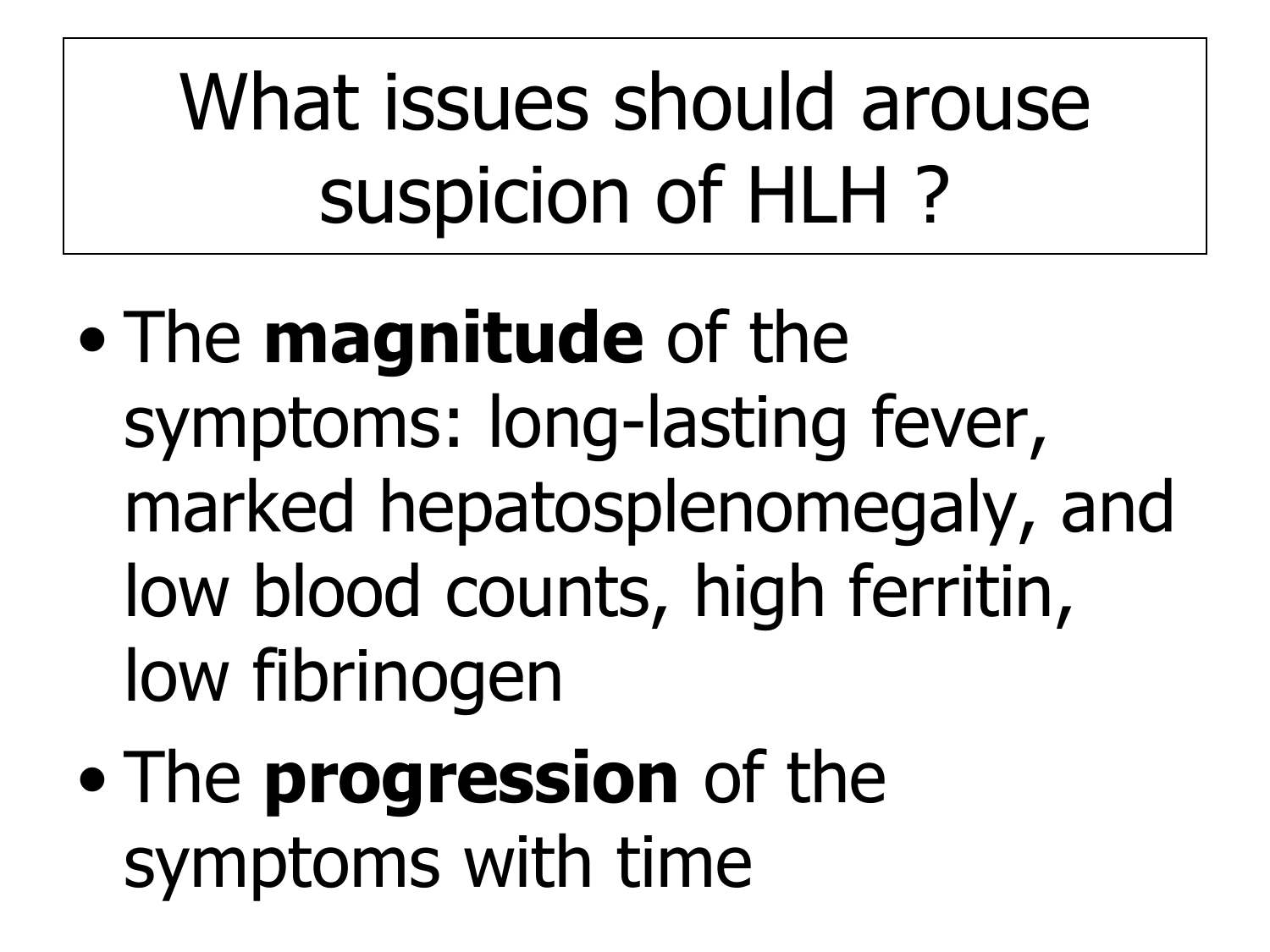

**Median time to Dg = 3.5 months**

Gritta E. Janka Eur J Pediatr (2007) 166:95-109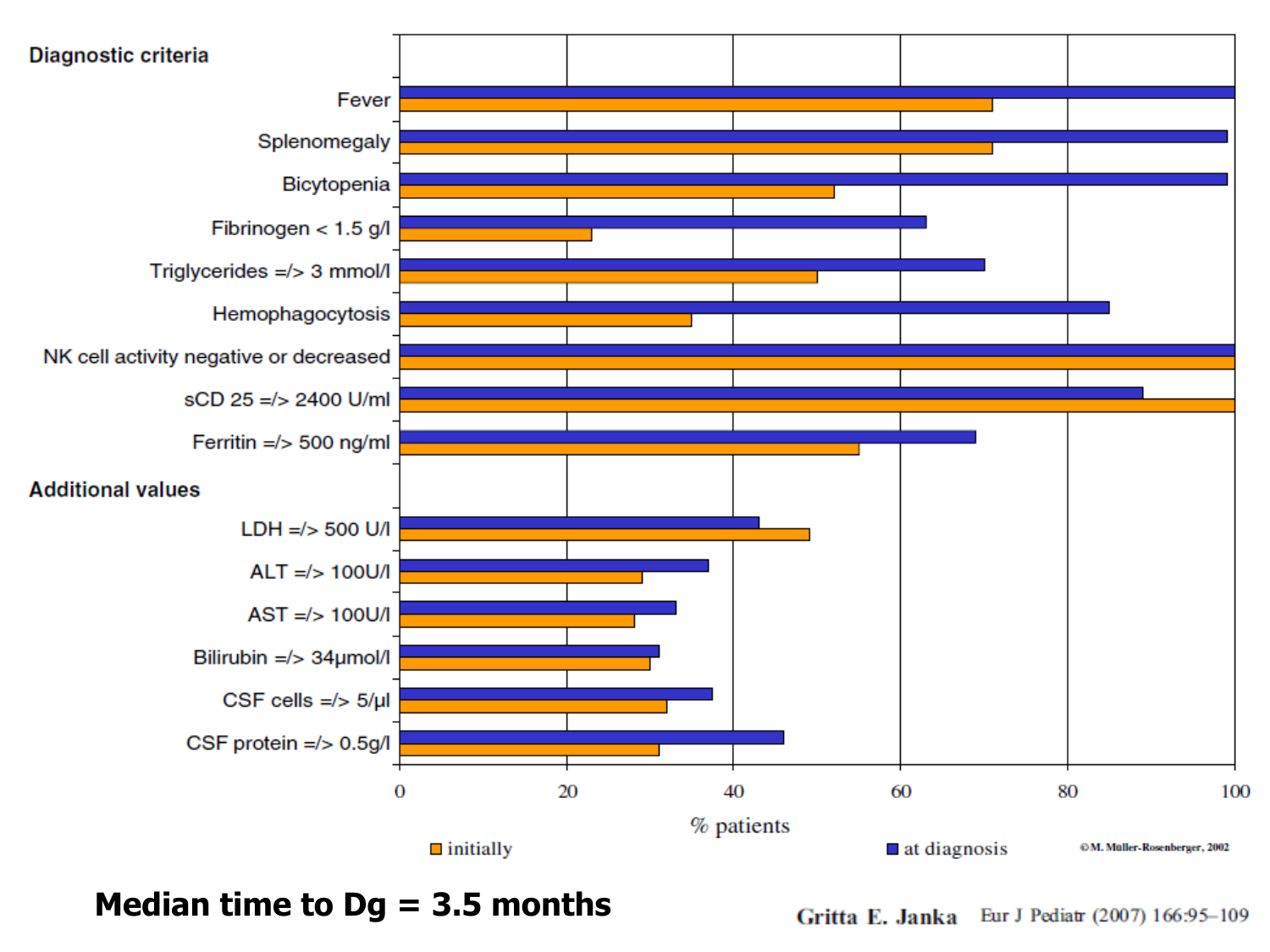

#### **The most urgent is to rule out lymphoma**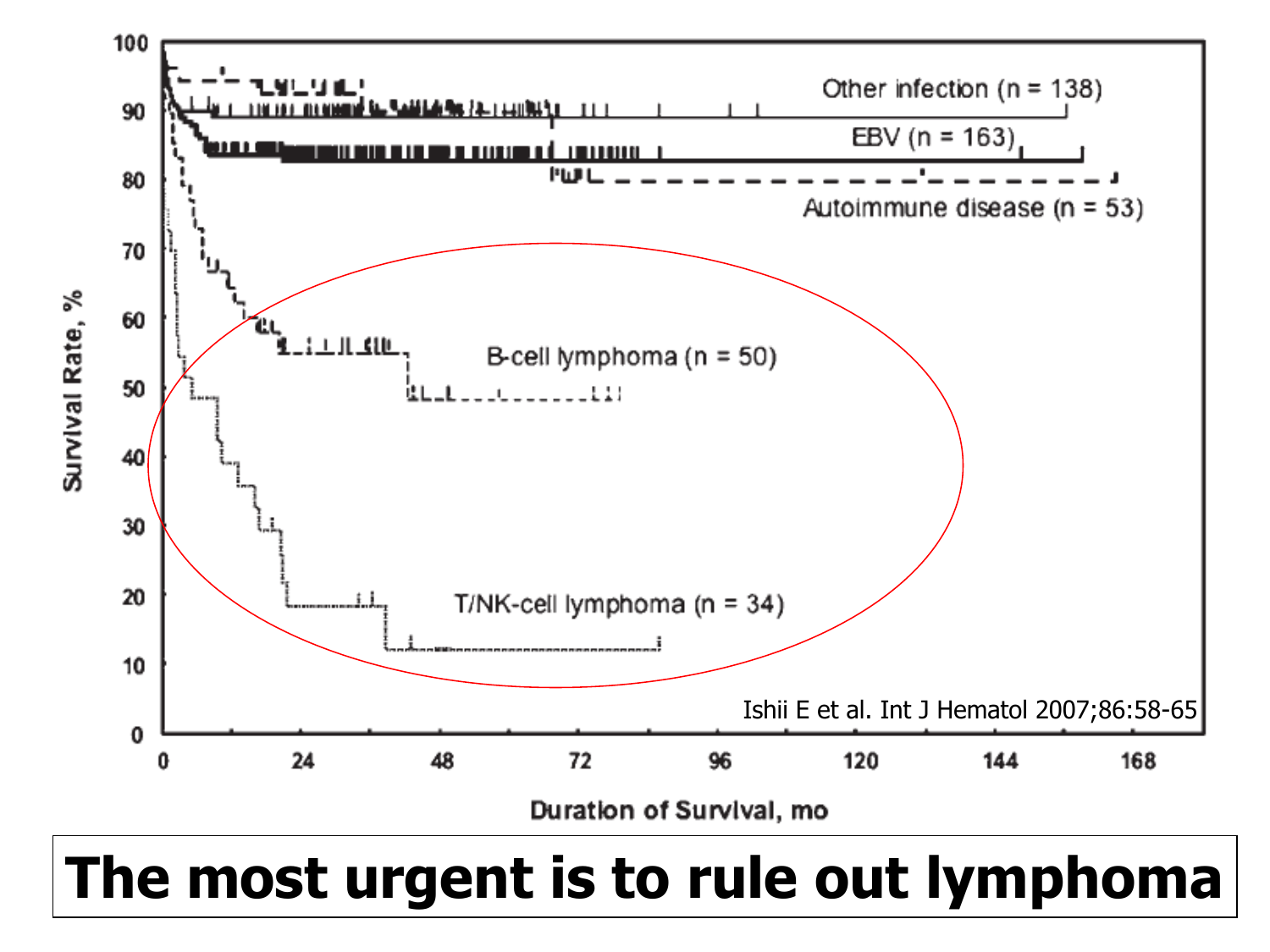## Lymphoma-associated HLH

- B-cells :
	- Diffuse large B-cell lymphoma
	- Intravascular large B-cell lymphoma
	- Hodgkin's lymphoma
- T- or NK/T- cells :
	- Peripheral T-cell lymphoma, NOS
	- Extranodal NK/T-cell lymphoma
	- Anaplastic large cell lymphoma
	- Subcutaneous panniculitis-like T-cell lymphoma
	- Enteropathy-associated T-cell lymphoma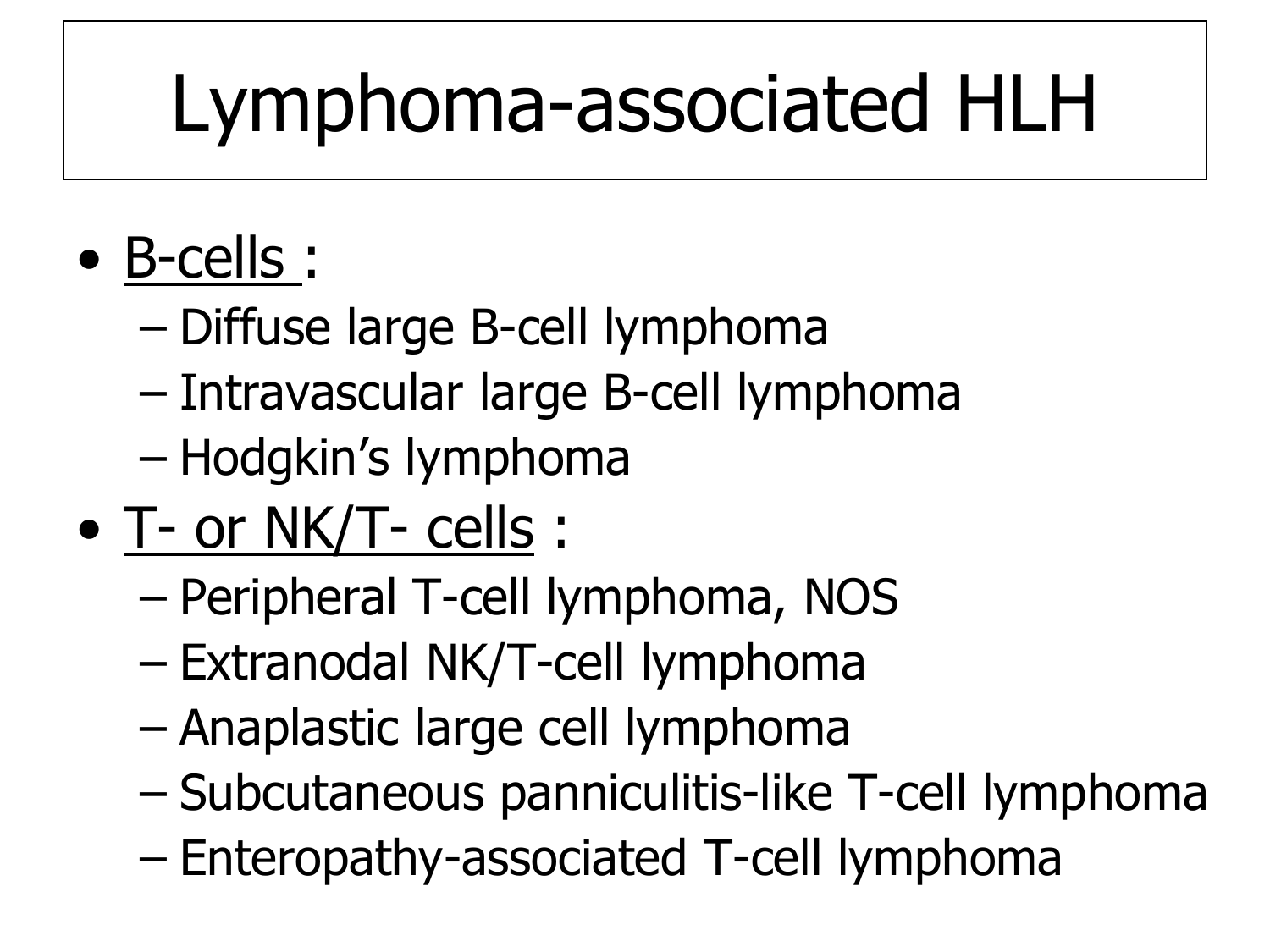## EBV-HLH

- Infectious mononucleosis
- Chronic active EBV infection (CAEBV)
- XLP-1 and XLP-2 (trigger)
- FHL (trigger)
- T, NK, NK/T lymphoma
- Hodgkin lymphoma
- EBV<sup>+</sup>B-cell LPD in immunodeficient patients

**Whole-blood EBV DNA levels (PCR) ISH in tissus (EBER, LMP)** EBV-specific antibody titers NKT-cell quantification Molecular diagnosis (SAP, XIAP, PRF, ITK)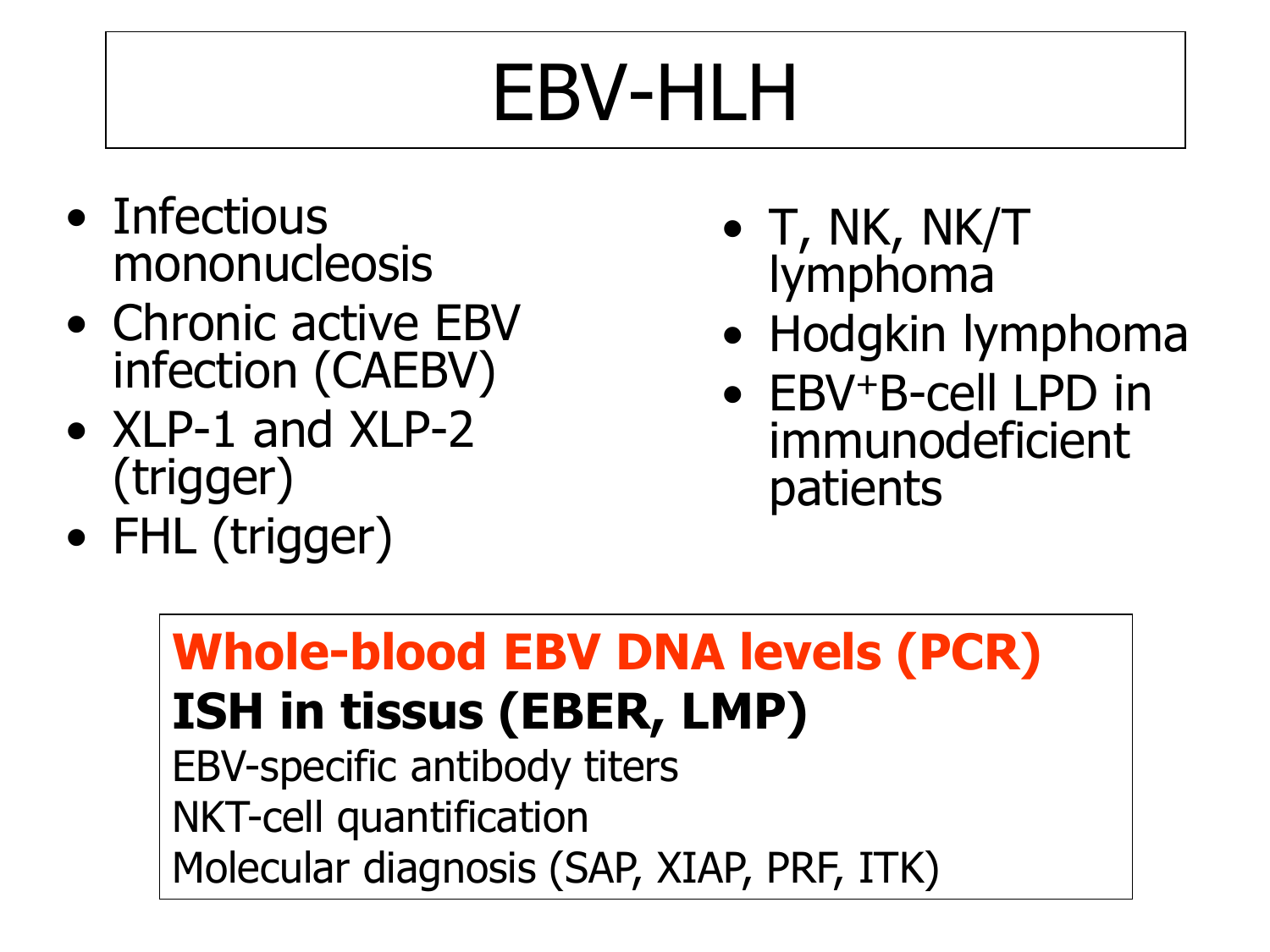## MAS

#### Pediatric MAS:

- **sJIA**
- Juvenile SLE
- Juvenile DM
- Kawasaki disease
- CINCA, FMF

#### Adult MAS:

- **SLE**  $\pm$  Kikuchi
- Still's disease
- IBD (Crohn), DM, RA, MCTD, systemic sclerosis, vasculitis, Sjögren

#### **search for underlying infection and drug triggers**

Bennett TD et al. Arthritis Rheum 2012;64:4135-4142 Ravelli A et al. Genes and Immunity 2012;13:289-298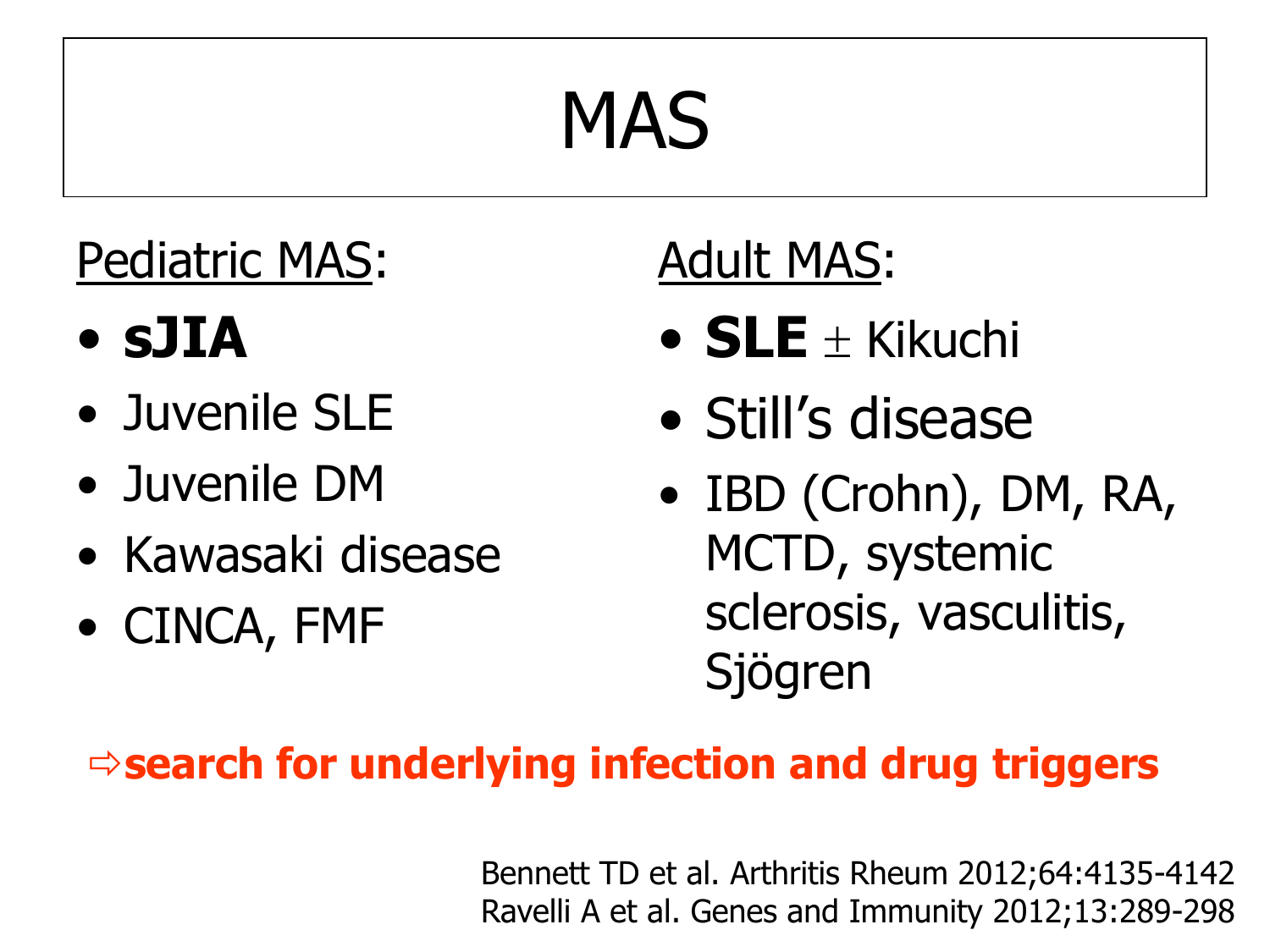### SLE-associated HLH

- Juvenile and adult SLE-HLH
- At the disease onset
- What is highly suggestive of HLH?
	- thrombopenia
	- high ferritin
	- high frequency of lymphadenopathy
- Heart involvement adults / CNS children
- Corticosteroids are usually sufficient

Parodi A et al. Arthritis Rheum 2009;60:3388-3399 Lambotte O et al. Medicine 2006;85:169-182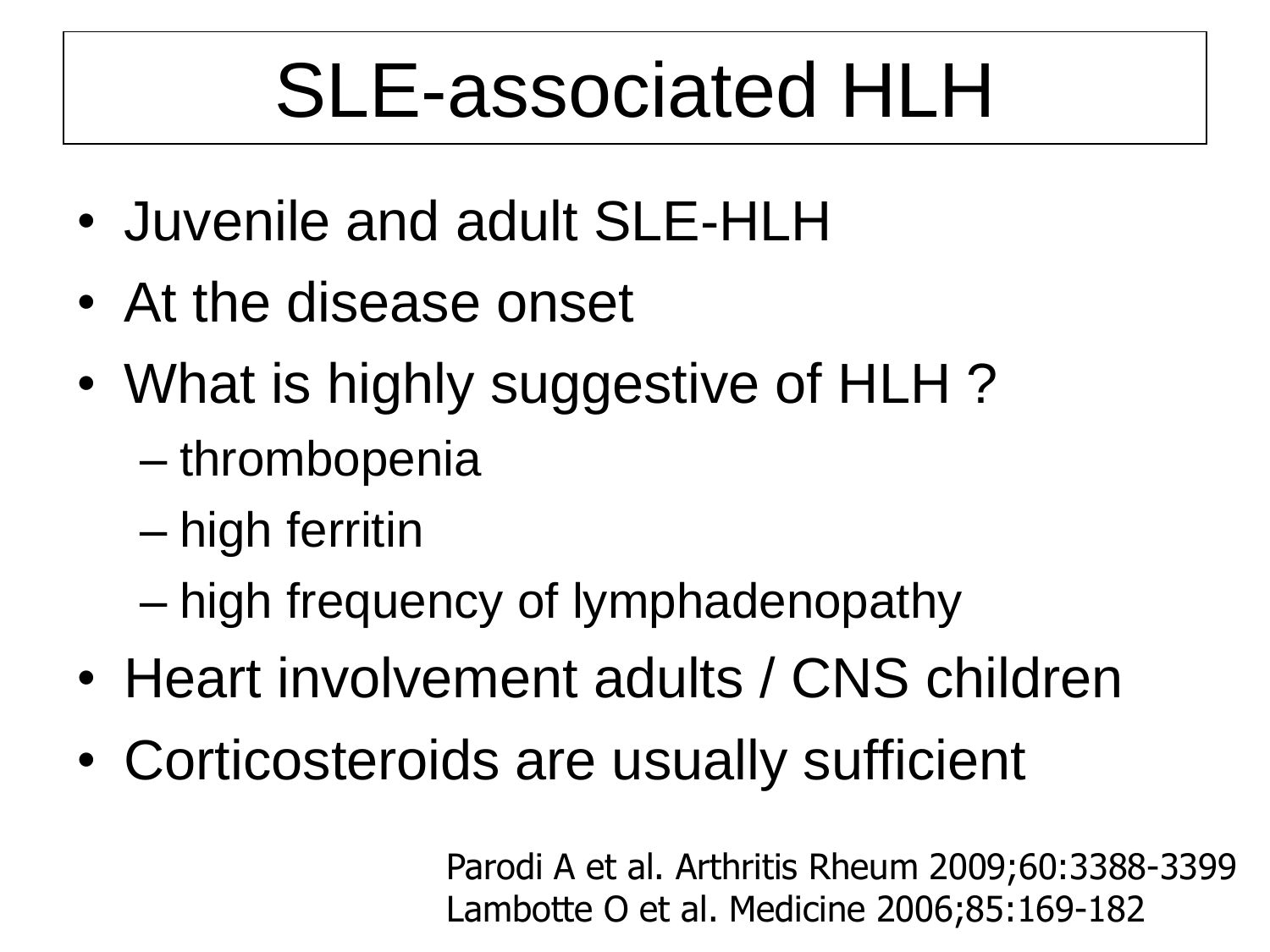## In practice :

- Clinical daily evaluation
- Repeated Hb platelets, ferritin, fibrinogen, bilirubin... (results in 1day)  $\Rightarrow$  table
- Glycosylated ferritin (result in 7d, 56€)
- sCD25 (result in 4-7d, 75 $\varepsilon$ )
- CD8+DR+ T-cells (result 5d, 82€)
- EBV PCR, other herpesviruses, HIV, mycobacterium tuberculosis
- Bone marrow aspiration/biopsy, liver, skin (IVL), adenopathy…repeated biopsies
- Inclusion in HLHObs/HLHgenes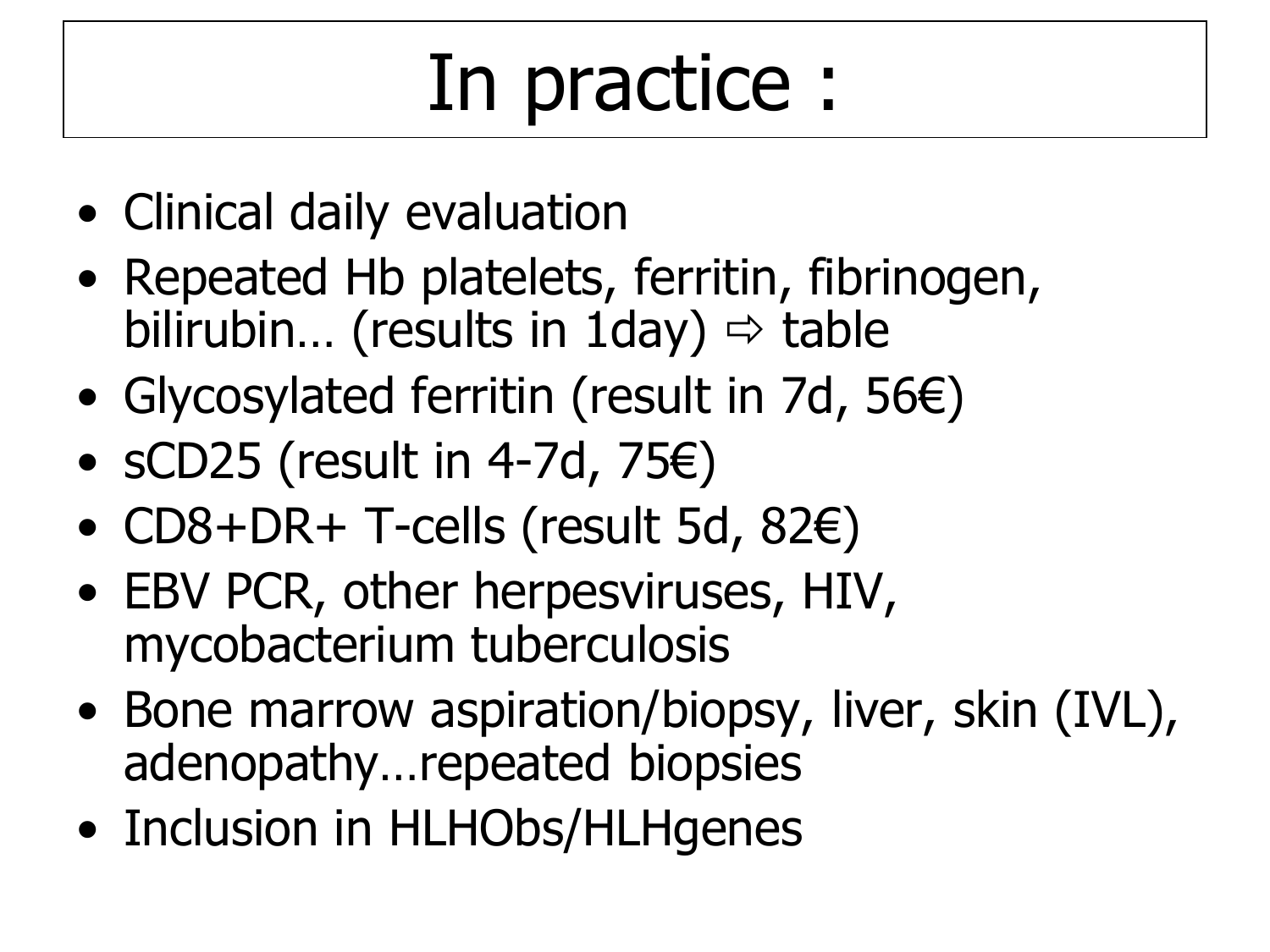| <b>Date</b>                     |  |  |  |
|---------------------------------|--|--|--|
| <b>Leucocytes</b>               |  |  |  |
| <b>Neutrophils</b>              |  |  |  |
| <b>Lymphocytes</b>              |  |  |  |
| Hemoglobin                      |  |  |  |
| <b>Platelets</b>                |  |  |  |
| <b>Coagulation PT, Fg, DD</b>   |  |  |  |
| <b>CRP</b>                      |  |  |  |
| <b>ASAT / ALAT</b>              |  |  |  |
| <b>Bilirubin</b>                |  |  |  |
| <b>Alkalin phosphatase</b>      |  |  |  |
| <b>GGT</b>                      |  |  |  |
| <b>LDH</b>                      |  |  |  |
| <b>Triglycerides</b>            |  |  |  |
| <b>Ferritin (glycosylated)</b>  |  |  |  |
| <b>Creatinin</b>                |  |  |  |
| <b>Natremia</b>                 |  |  |  |
| Protein / albumin               |  |  |  |
| Gammaglobulin                   |  |  |  |
| <b>Lipase</b>                   |  |  |  |
| <b>Lactic acid</b>              |  |  |  |
| $\beta$ -2m / sCD25             |  |  |  |
| Procalcitonin / haptoglobin     |  |  |  |
| <b>Treatment / transfusions</b> |  |  |  |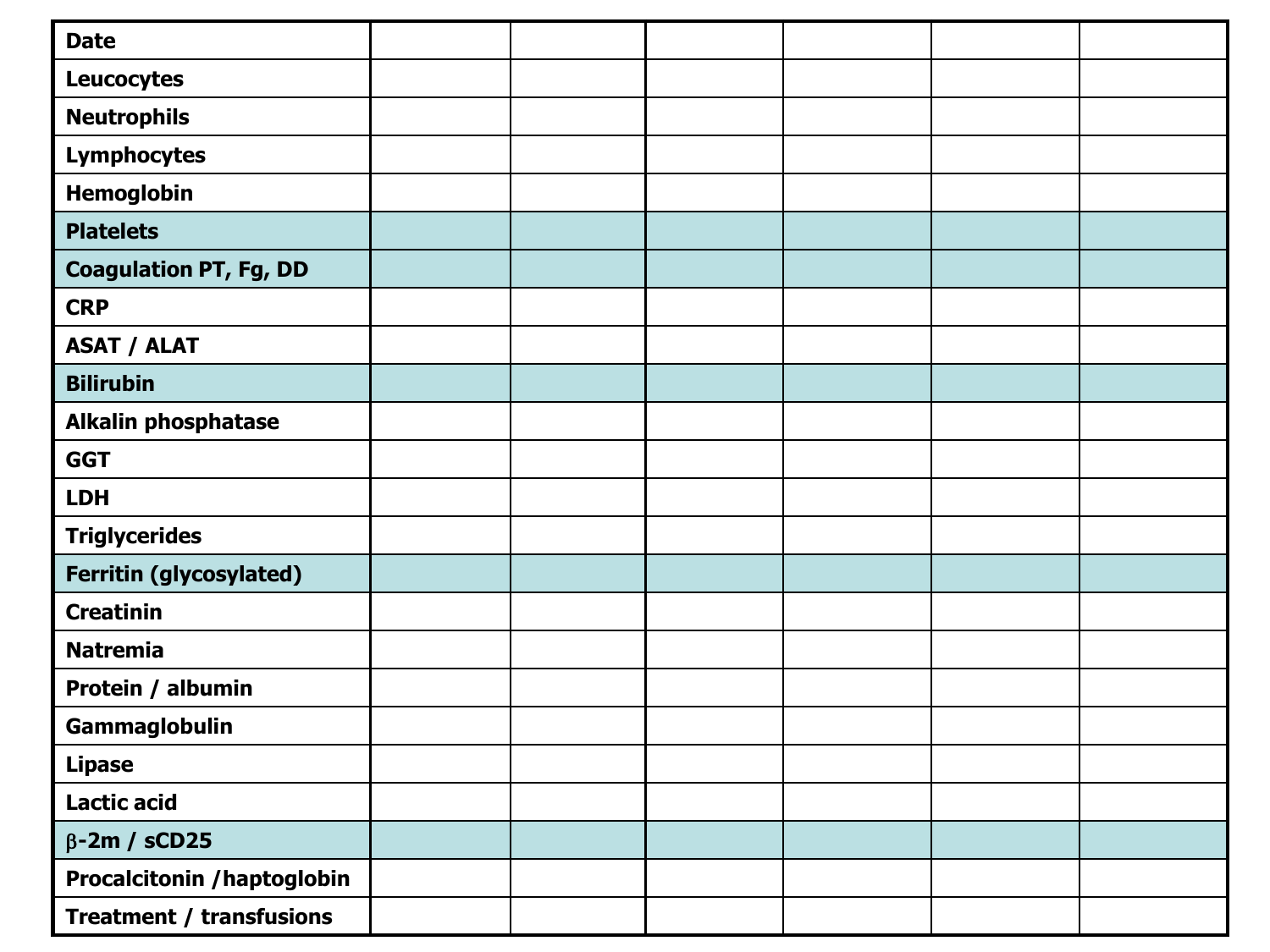## The aim in the treatment

- Suppress severe hyperinflammation
- Remove trigger(s) for the ongoing T-cell activation

 ALWAYS search for underlying disease triggers in all patients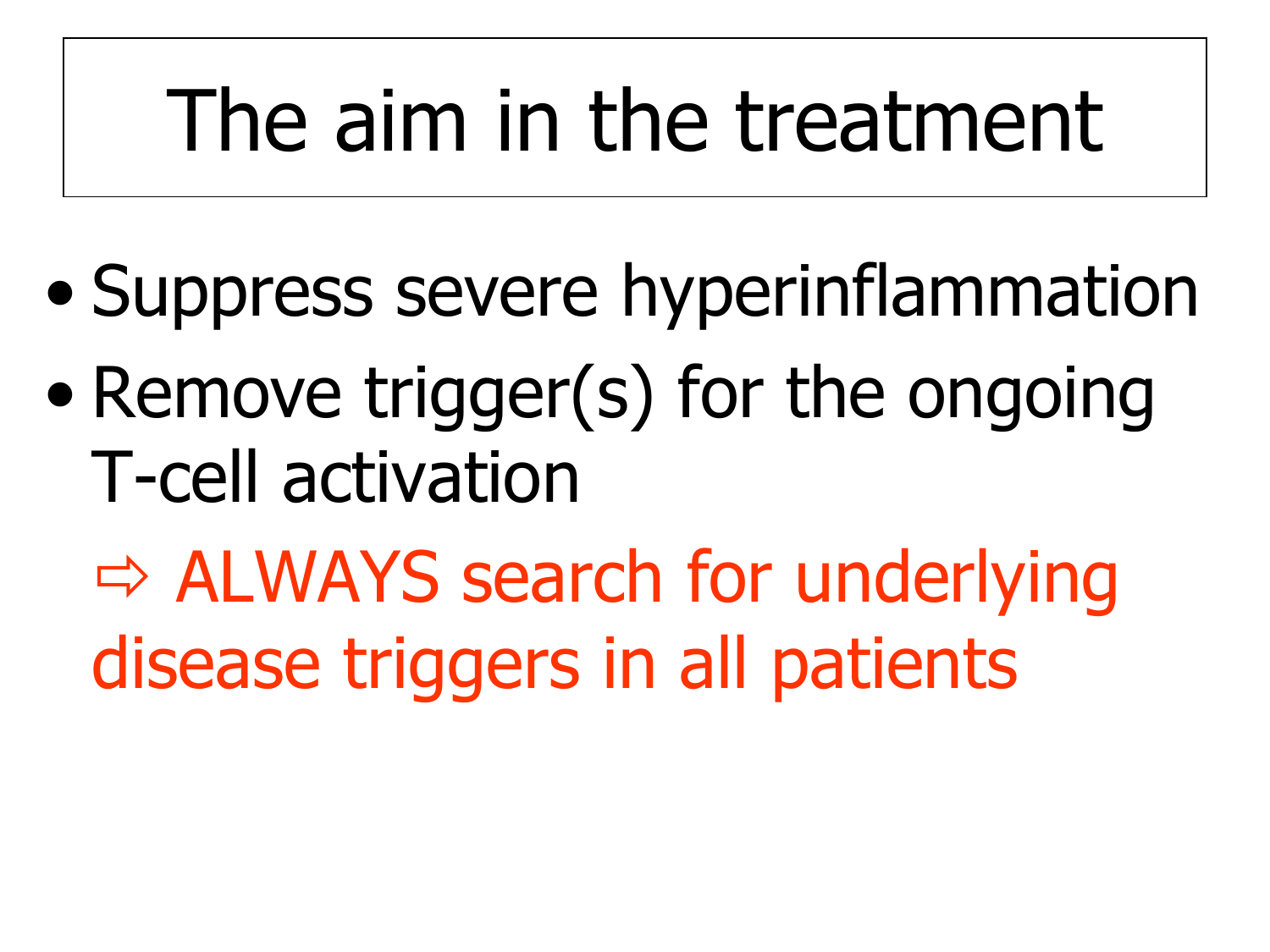## Supportive care

- Intensive Care Unit if appropriate: acute respiratory failure, confusion-coma, shock, acute renal failure, fulminant liver failure, acute bleeding
- Baseline cardiac function, serial cardiac studies in selected patients
- No need for antibiotic-fungal-antiviral prophylaxis, and IVIG in acquired adult HLH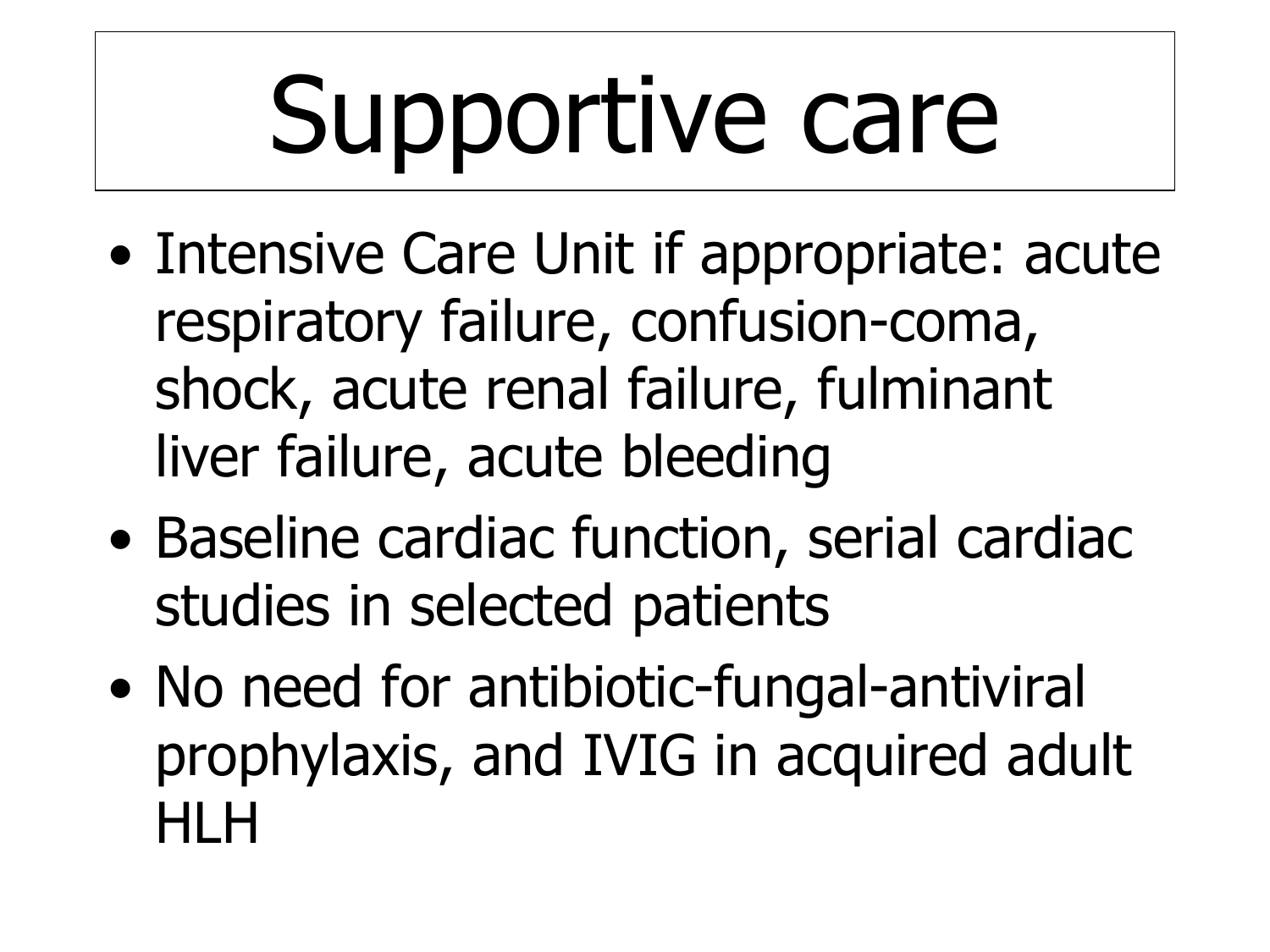#### HLH-2004: primary, any severe form on HLH in patients <18yrs



#### We have no experience of HLH-94/-04 in acquired adult HLH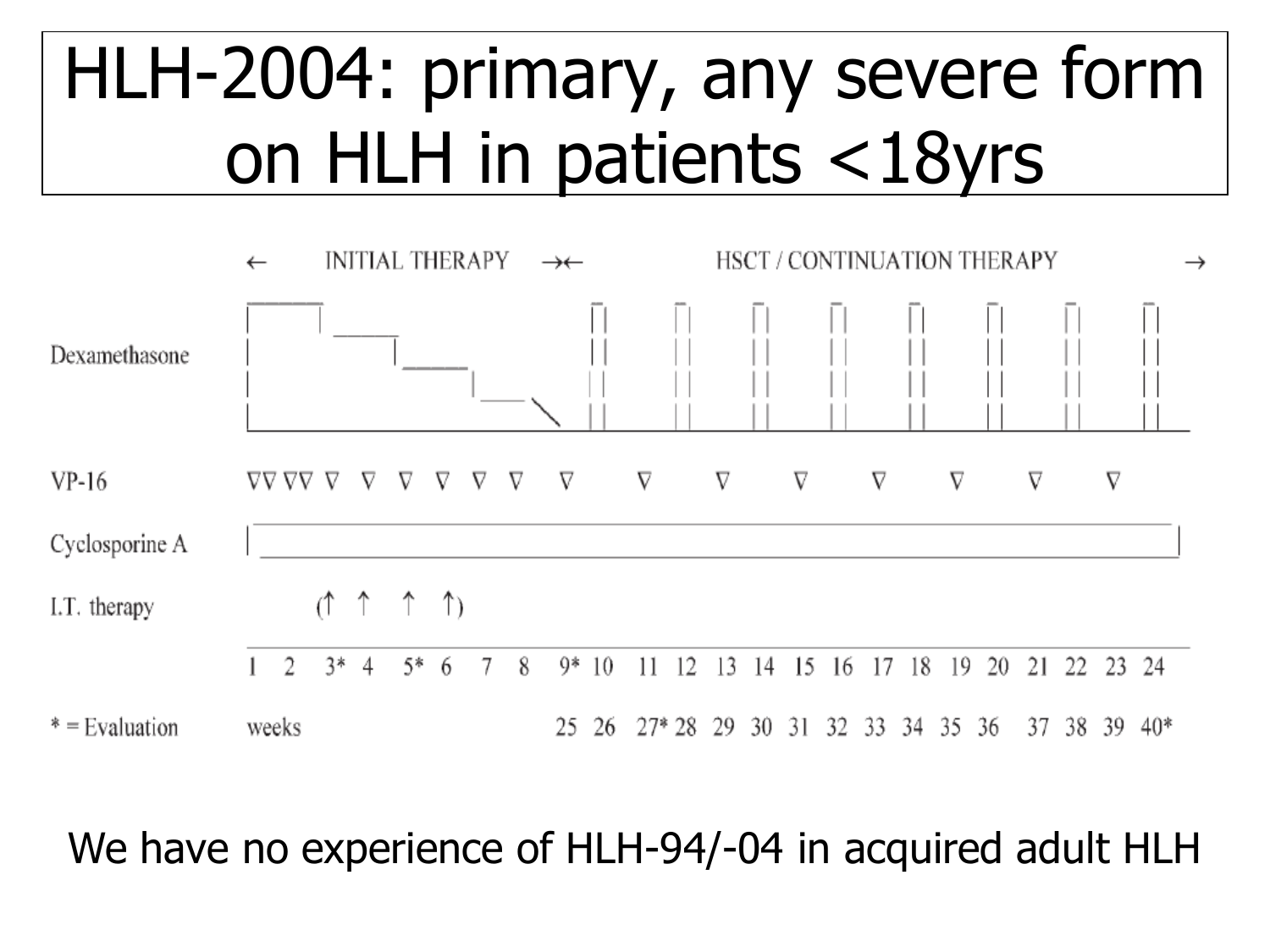## $Étoposide = VP16$

- podophyllotoxin-derived DNA inhibitor
- pro-apoptotic in T-cells from FHL in vitro
- acts via cytotoxic effects on dividing T-cell in perforin-deficient mice
- inhibits EBV-induced transformation, by the inhibition of DNA and EBNA synthesis

Fadeel B et al. Br J Hematol 1999;106:406-415 Johnson TS et al. Blood 2009;114:abstract 714 Kikuta H, Sakiyama Y. Blood 1995;90:971-973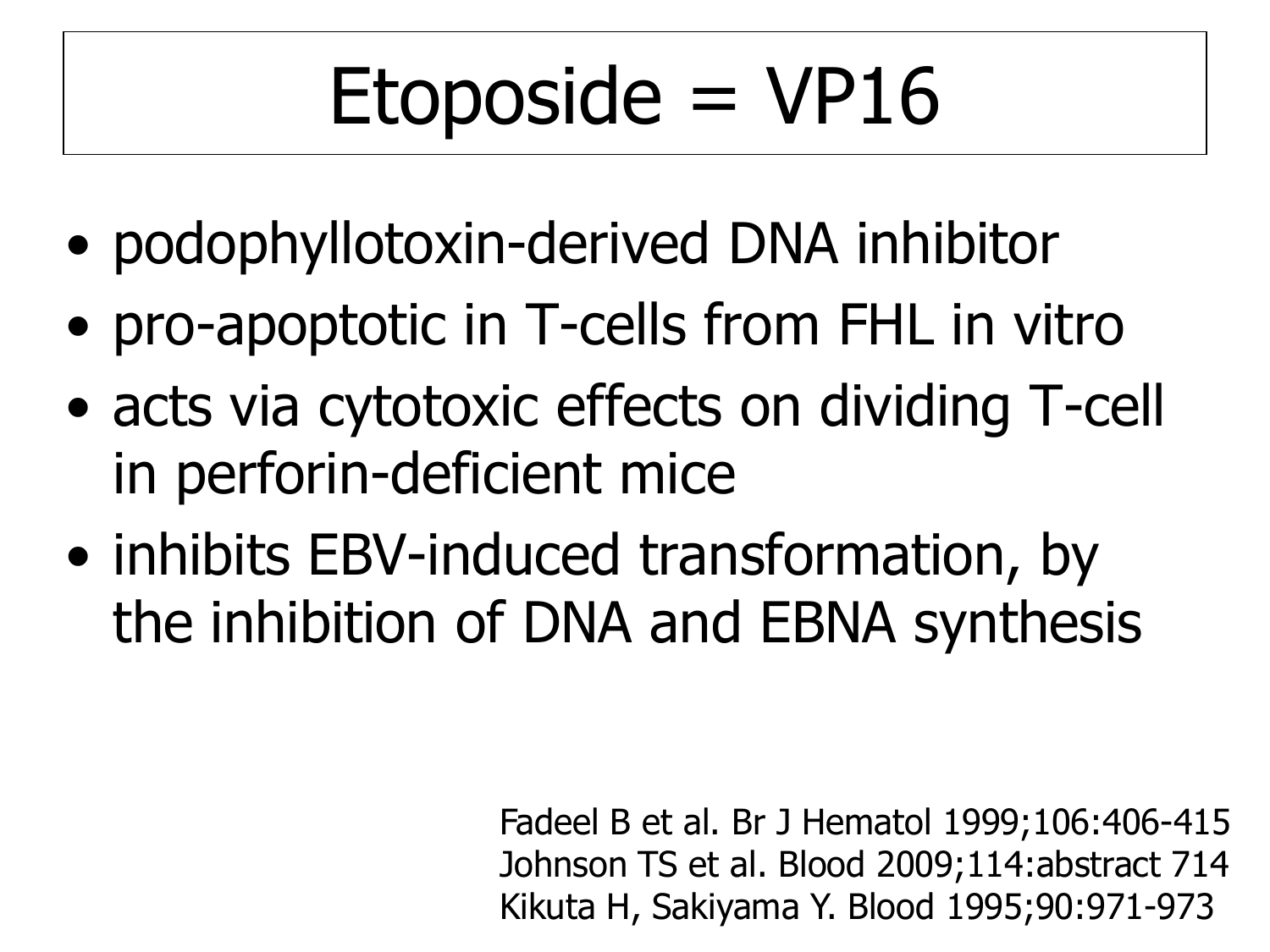## $Etoposide = VP16$

- Prolonged remissions first achieved with VP16 introduction in 1980
- High-dose etoposide in HLH-94 and HLH- $2004 : 1500 \text{mg/m}^2 \ (w0-w8) \rightarrow$ 4500mg/m<sup>2</sup> w40
- Risk of etoposide-related t-AML if cumulative dose  $>$  3000mg/m<sup>2</sup>

Ambruso D.Cancer 1980;45:2516-20 Henter JI.Pediatr Blood Cancer 2007;48:124-31 Imashuku S. Pediatr Blood Cancer 2007;48:121-123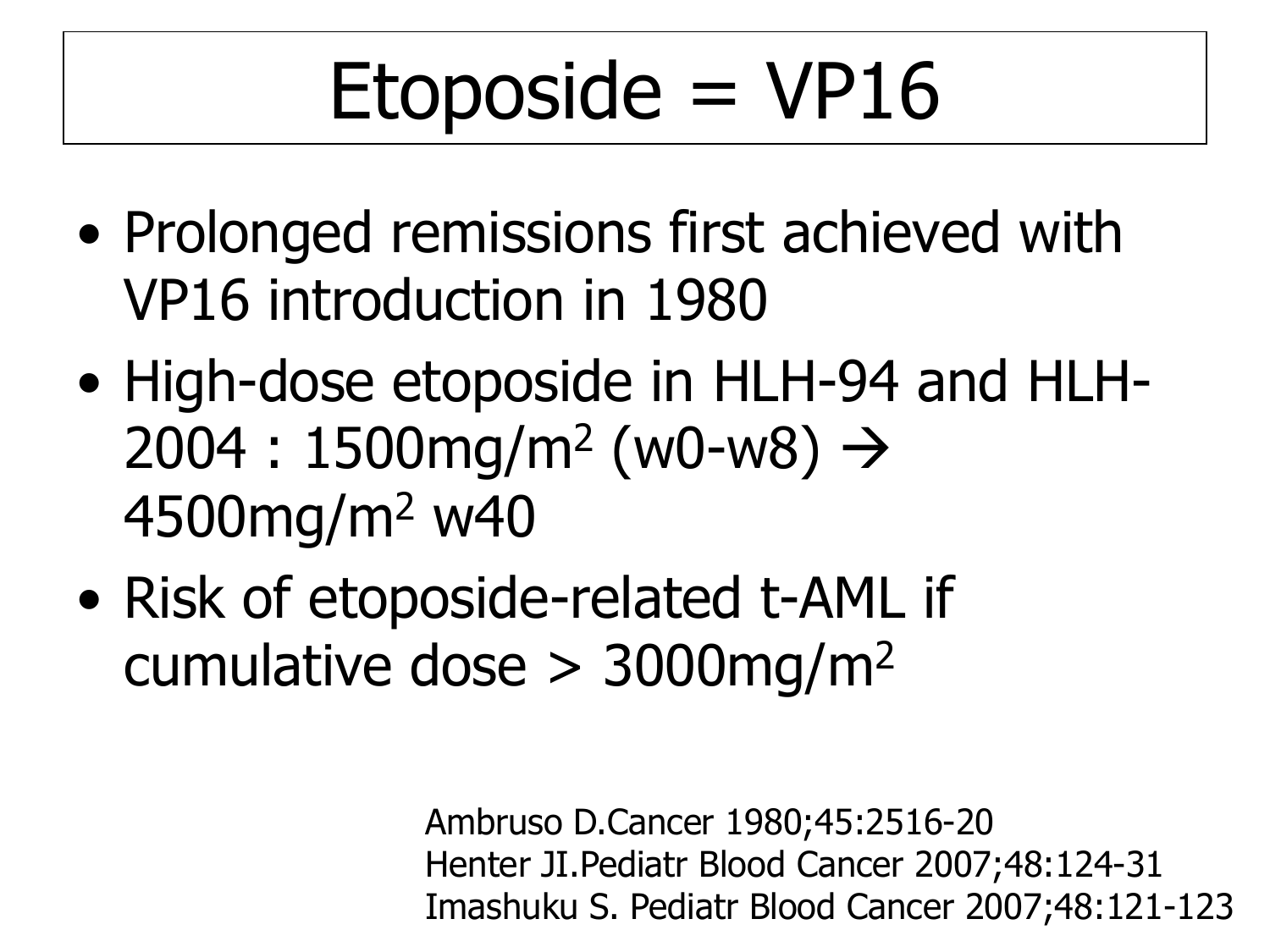## VP16 in EBV-HLH



Imashuku S et al. JCO 2001;19:2665-73 Imashuku S et al. Med Pediatr Oncol 2003:41:103-9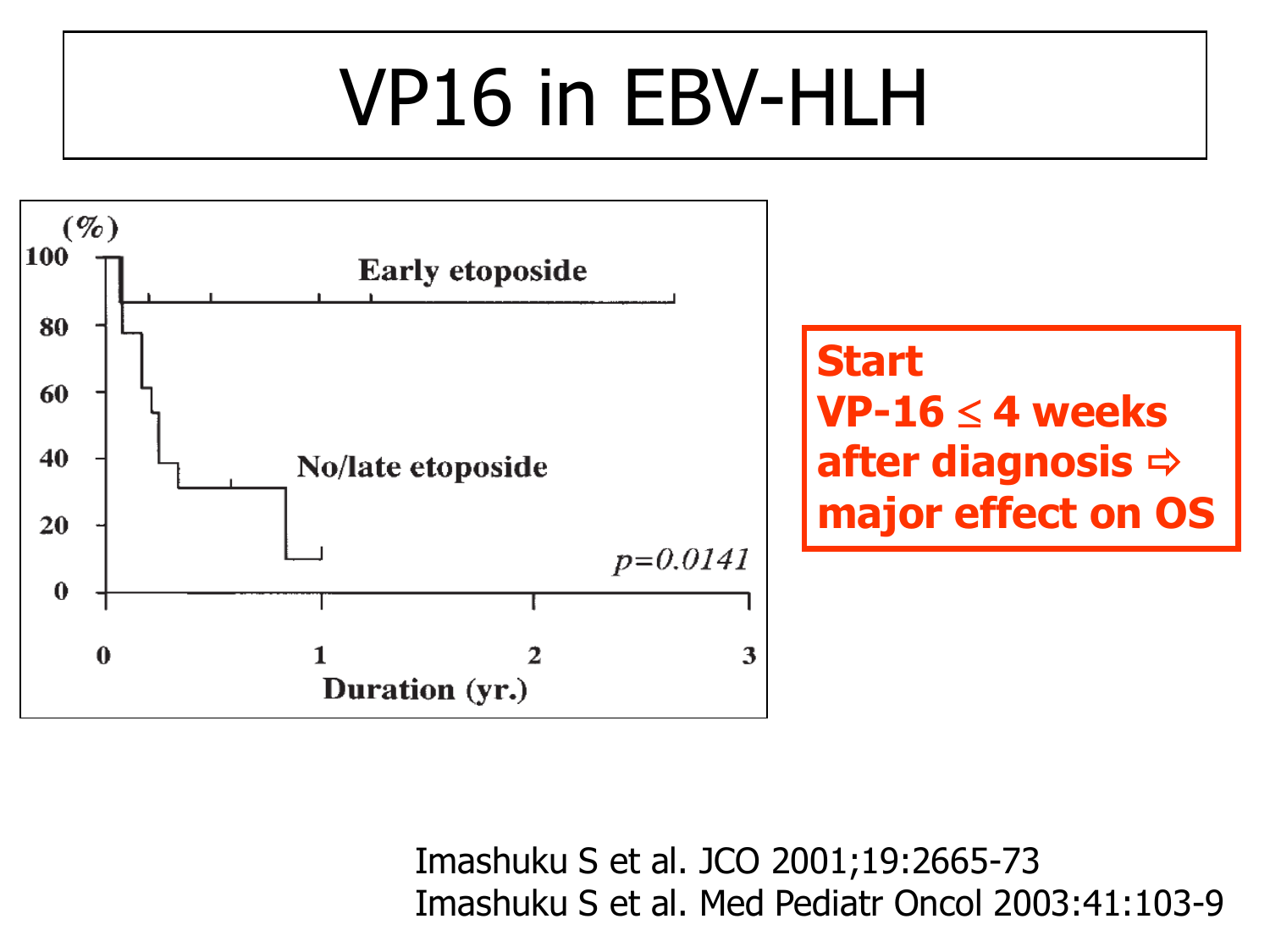#### Treatment of Epstein-Barr Virus-related Hemophagocytic Lymphohistiocytosis (EBV-HLH); Update 2010

Shinsaku Imashuku, MD

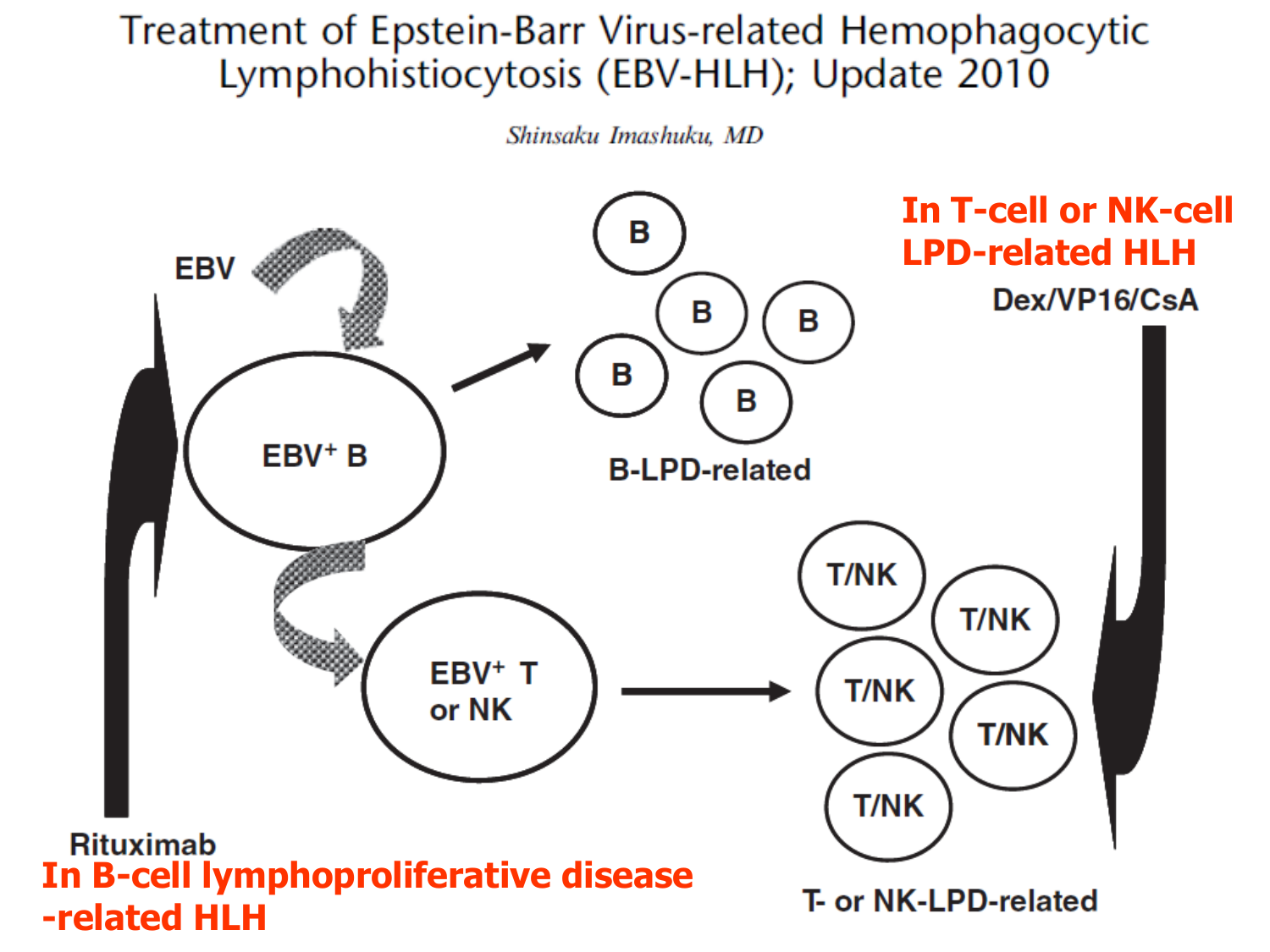#### What does Jan-Inge Henter recommend today?

- Prompt and aggressive therapy in CNS-MAS, *including etoposide*
- **LESS etoposide than in primary HLH** :
	- Lower doses:
		- 100 mg/m<sup>2</sup> age 0-10y
		- 75 mg/m<sup>2</sup> age 10-39y
		- 50 mg/m<sup>2</sup> age  $\geq$ 40y
	- Less frequent interval: once weekly
	- Less duration: may not need 8 weeks

EULAR 2012, PReS Session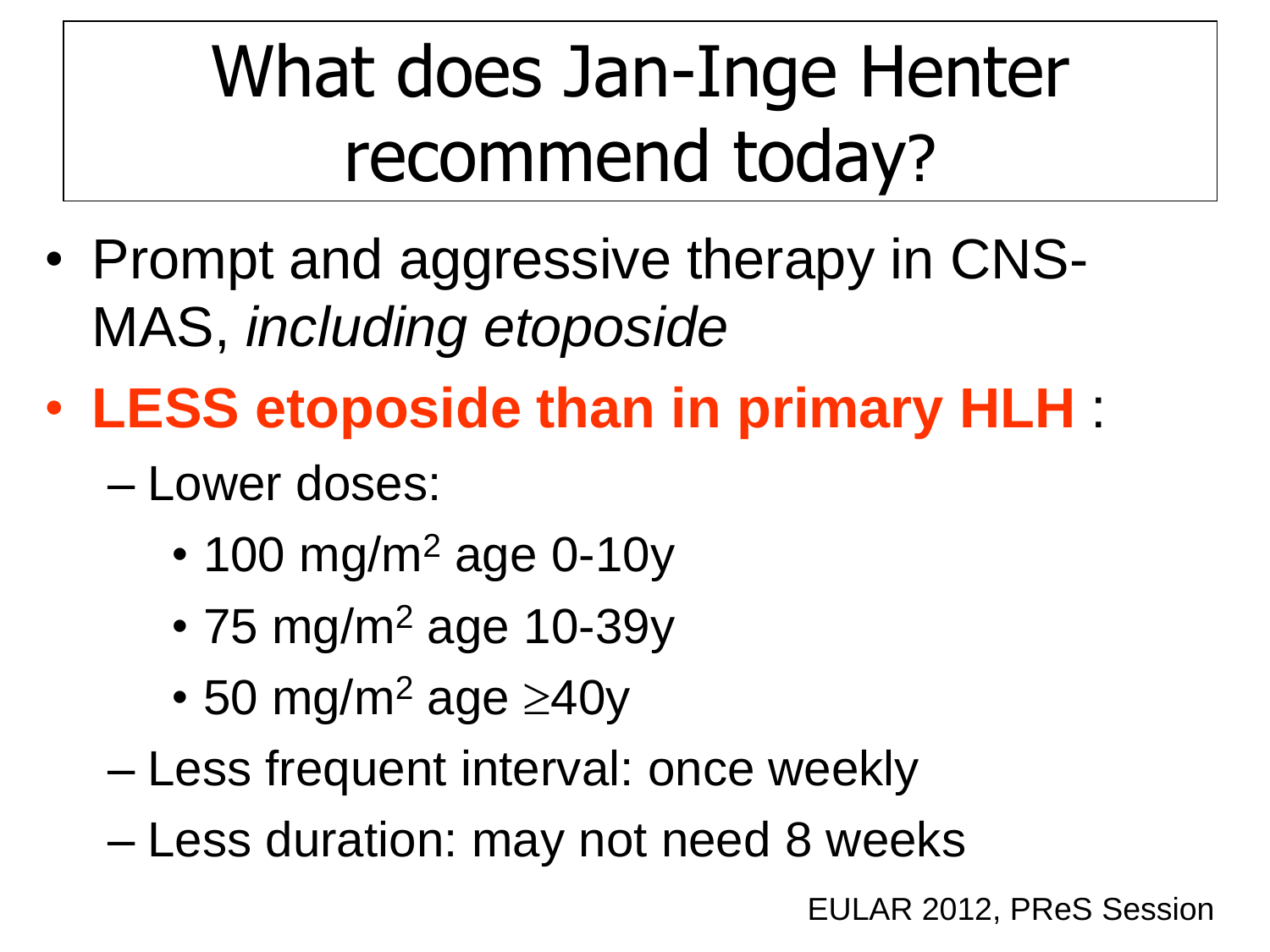### What is our experience ?

- Low-dose etoposide:
	- $\div$  100 mg/m<sup>2</sup>
	- $\div$   $\leq$  200 mg total dose
	- $\div$   $\leq$  100 mg if : albumin  $<$  20g/l, bilirubin  $>$  40 µM/l, GFR < 30 ml/min
- Usually 1 dose is enough
- VP16 *not* removed by hemodialysis

A retrospective study of all patients treated by low-dose etoposide is ongoing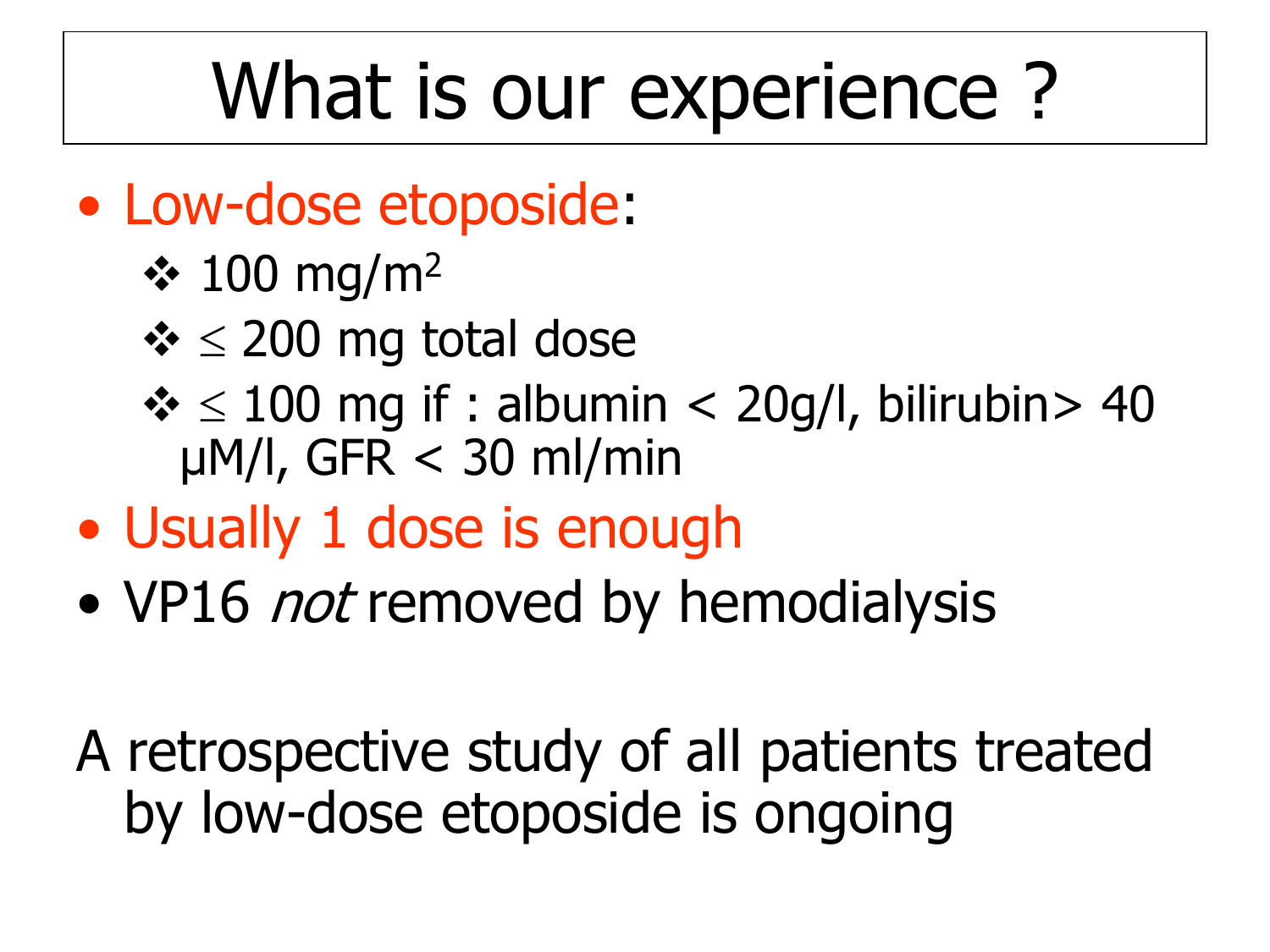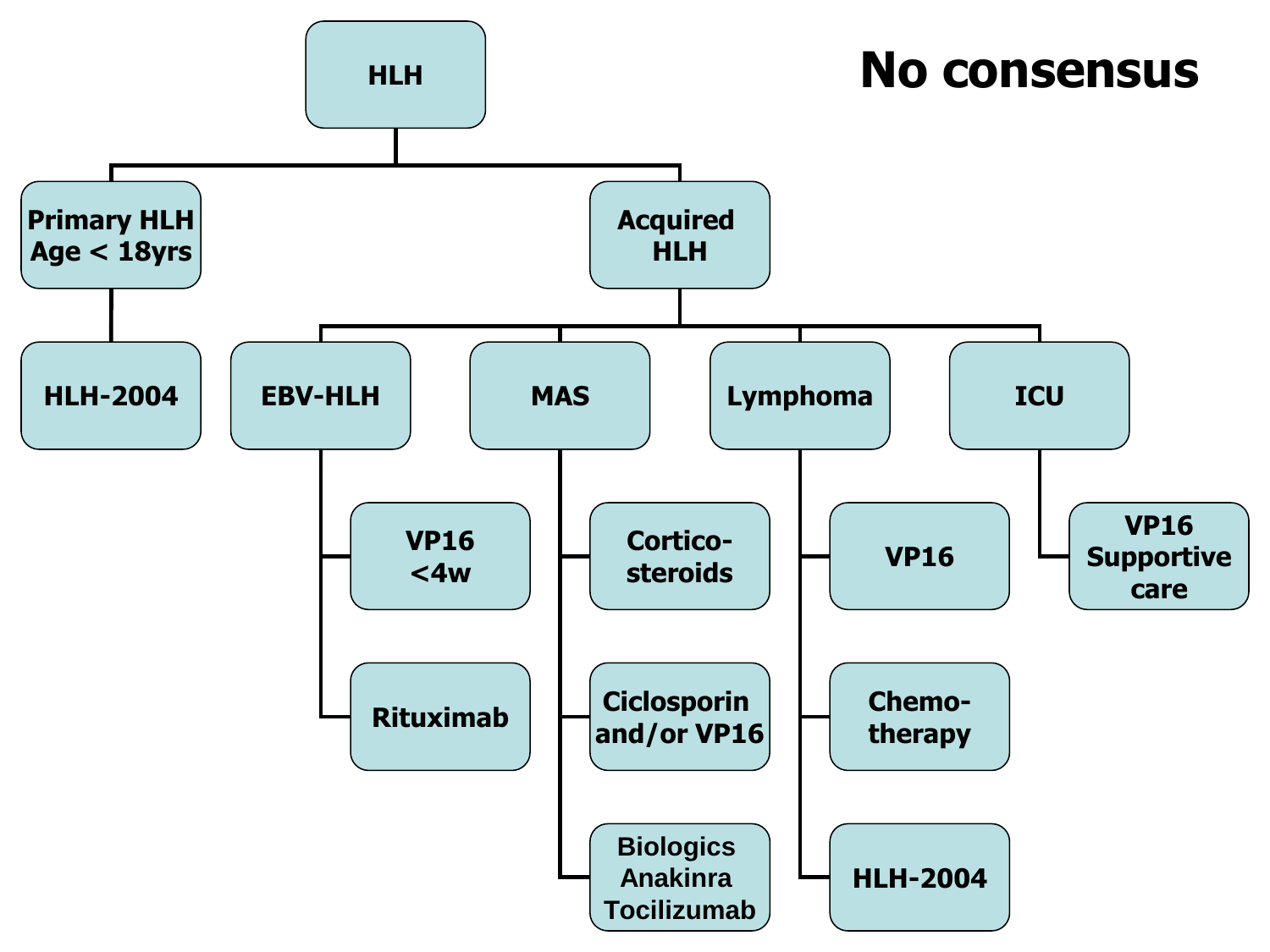# EREDIH HLHObs/HLHgenes PUBLIQUE

- French observational registry
- Acquired HLH  $> 12$  yrs, now open to pediatric cases > 2 yrs
- Prospective cohort study DNA collection (HLHgenes)
- First patient 01/2010
- 111 patients (to date)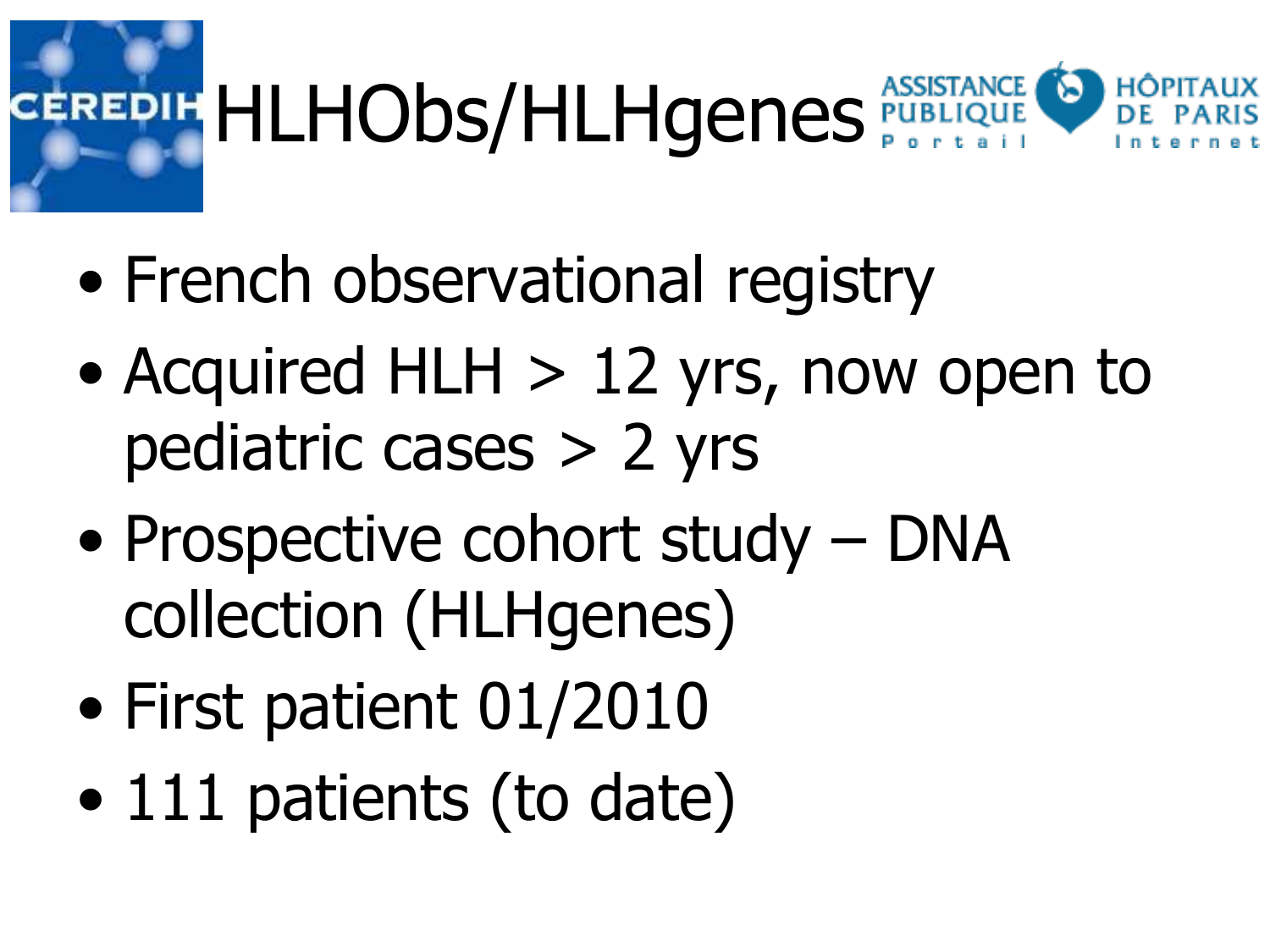# REDIH HLHObs/HLHgenes PUBLIQUE

The aims of these studies :

- characterize acquired HLH in a large cohort
- study new prognostic factors, eg CD8+DR+ T-cells
- study NKT-cells phenotype
- find hypomorphic mutations of known HLH genes
- validate expert therapeutic recommendations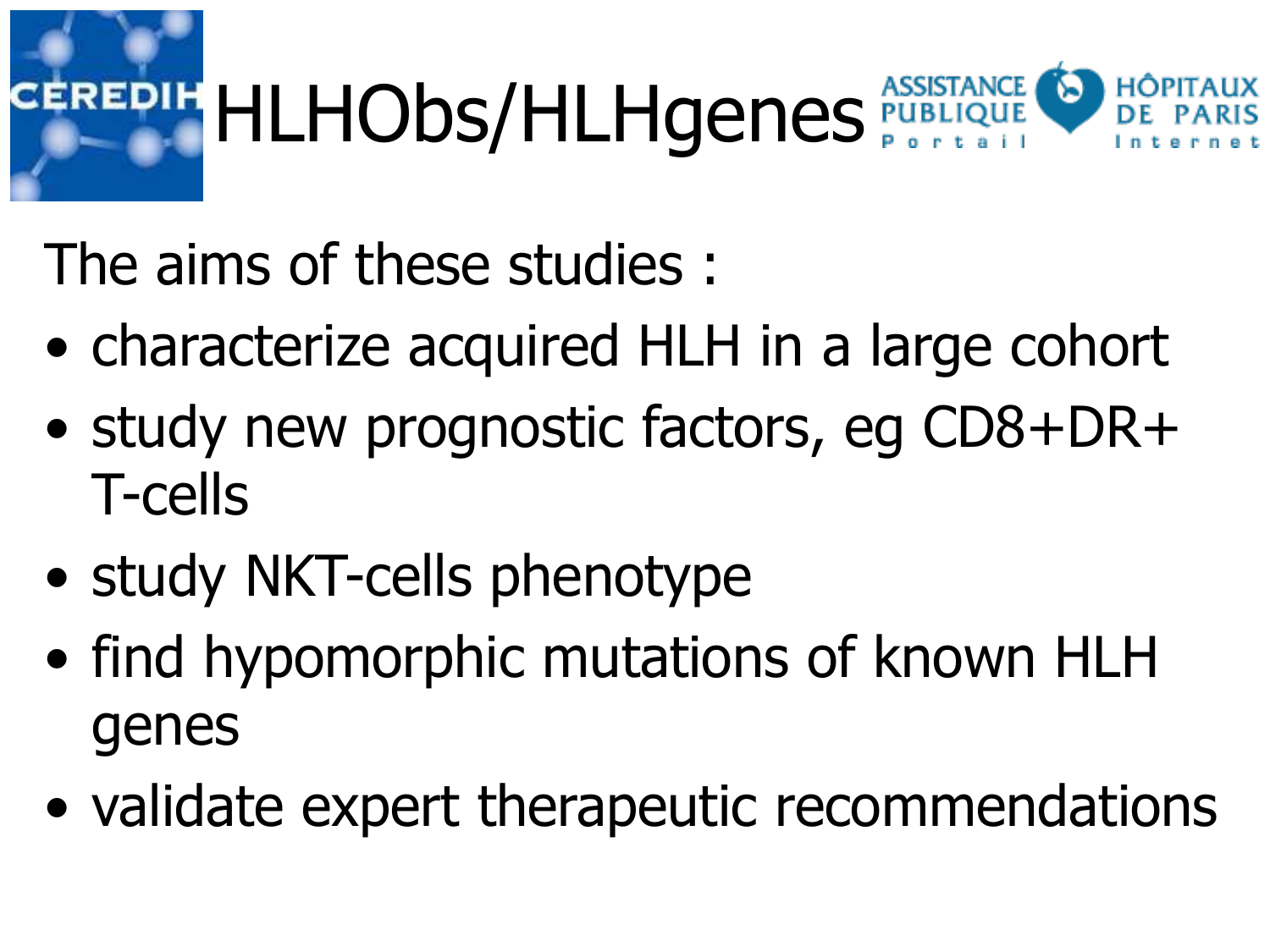Take home messages in adult acquired HLH

- 1. High index of suspicion
- 2. Find the triggers and treat them with no delay
- 3. The more we wait, the more HLH becomes obvious, and the patient critically ill
- 4. Low-dose Etoposide is effective, and cheap  $(100mg = 2\varepsilon)$